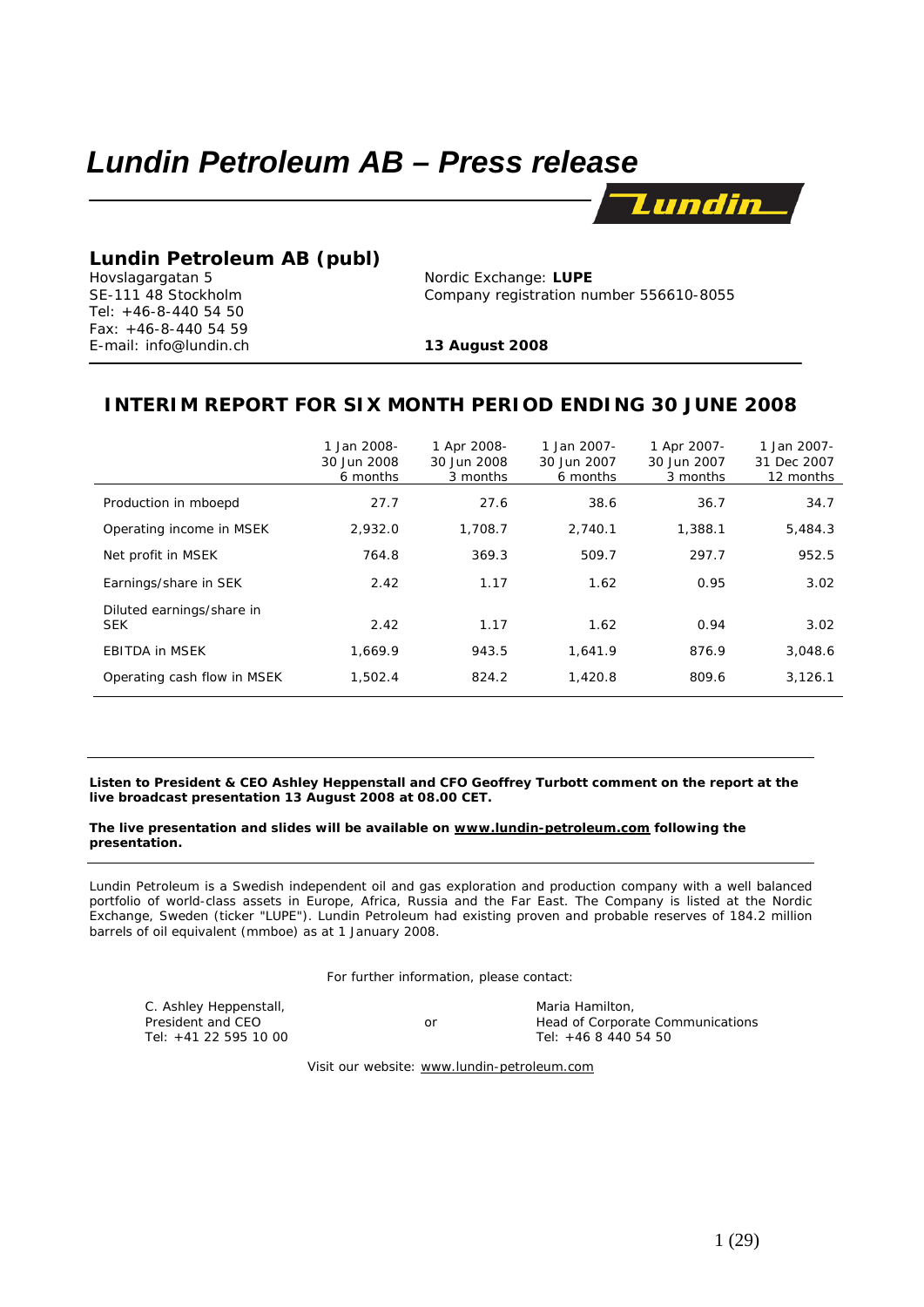#### **Dear fellow Shareholders**,

The second quarter of 2008 was a very important period for Lundin Petroleum. We were successful in bringing on new production from the Alvheim field in Norway as well as drilling successful exploration wells in Russia and Norway. I am very pleased that we continue to increase our reserves and that production is now on an upward trend following first production from Alvheim. I am confident that this will ultimately lead to increases in shareholder value.

In June, the first production from the Alvheim field, offshore Norway was a major milestone for us and will have a material impact on our production, cash flow and profitability going forward. Initial production from the field is well ahead of expectation as production builds up to a forecast plateau production early next year of 14,000 boepd net to Lundin Petroleum. Despite the delays to commissioning of the Alvheim FPSO, I believe that the vessel will act as central production hub in the area for many years to come. The Vilje satellite field has already been tied back to the Alvheim facility and will be followed next year by the Volund field where we have a 35 percent working interest. We also control large areas of exploration acreage in and around the Alvheim area and will be embarking next year on a proactive exploration drilling campaign to further increase reserves in the area.

We also made a major oil discovery in our Lagansky block in the Russian sector of the Caspian Sea with the Morskaya exploration well. We encountered 32 degree API oil in two sandstone reservoirs at less than 1,400 metres in depth which tested at a combined rate of 2,500 bopd on restricted chokes. We estimate that the reservoir will produce at significantly higher rates as part of a development programme. The Morskaya structure is approximately 130 km<sup>2</sup> in areal extent of which about one half is within the Lagansky block and we will now proceed with an appraisal programme of the discovery commencing with a 3D seismic acquisition this year and followed by appraisal drilling next year. We are in the process of calculating a range of likely recoverable reserves for Morskaya in conjunction with the formal Russian registration of reserves process. The Lagansky block also contains further exploration potential and two further exploration wells will be drilled over the next year on the Laganskaya and Petrovskaya prospects. We are very pleased to be working with Gazprom who have an option to take a 50 percent in the Lagansky block. Lukoil have recently made a number of major discoveries in the Russian sector of the northern Caspian and I expect that this area will become a major oil and gas producing region in the near future.

Following on from the Luno exploration discovery in Norway last year, we have drilled two further successful wells in Norway this year. The Nemo appraisal well in PL148 was successful and as a result we are moving this oil project forward with a view to submitting a plan of development. This was then followed by a discovery in the Pi North well in PL292 where we found predominantly oil when the expectation was gas. This discovery is close to infrastructure controlled by operator BG and as such we expect the project to move forward with submission of a plan of development in 2009. The drilling of the first appraisal well on the Luno discovery has been delayed by a couple of months whilst we await delivery of the Bredford Dolphin rig in September. In the meantime we have identified additional resource potential located in the updip extensions (sub-basins) to the Luno discovery. We estimate that, including these undrilled extensions, the Luno potential resources have increased from the current 65 – 190 mmboe to 200 – 500 mmboe. It is planned that an exploration well will be drilled in the first half of 2009 to test this Luno upside potential. Further exploration potential exists in the Greater Luno area and we expect to drill an additional exploration well in Block 359 to the south of Luno in 2009.

#### **Financial Performance**

Lundin Petroleum generated a net profit after taxes for the six months ended 30 June 2008 of MSEK 764.8 (MUSD 124.9) which is an increase of 70 percent over the comparative period of last year. Operating cash flow for the period was MSEK 1,502.4 (MUSD 245.3) and earnings before interest, tax, depreciation and amortisation (EBITDA) was MSEK 1,669.9 (MUSD 272.7).

Lundin Petroleum's liquidity position is very strong. We have current committed bank lines of one billion US dollars and know that our existing asset base would conservatively support much higher levels of debt should they be required. In the absence of new investments, we expect our current debt levels of USD 600 million to quickly reduce particularly as a result of the strong tax sheltered cash flow from Norway.

#### **Reserves**

In 2007 we increased our proven and probable reserves by 12 percent to 184.2 mmboe. The reserve increases were primarily driven by organic growth from our existing asset base with a reserve replacement ratio of 148 percent. I am confident that this trend of reserve replacement will again continue this year with the likely addition of reserves in Norway from the Luno, Nemo and Pi projects, in the United Kingdom from Peik upgrades and new Thistle drilling and in France from the redevelopment of Rhetien fields in the Paris Basin.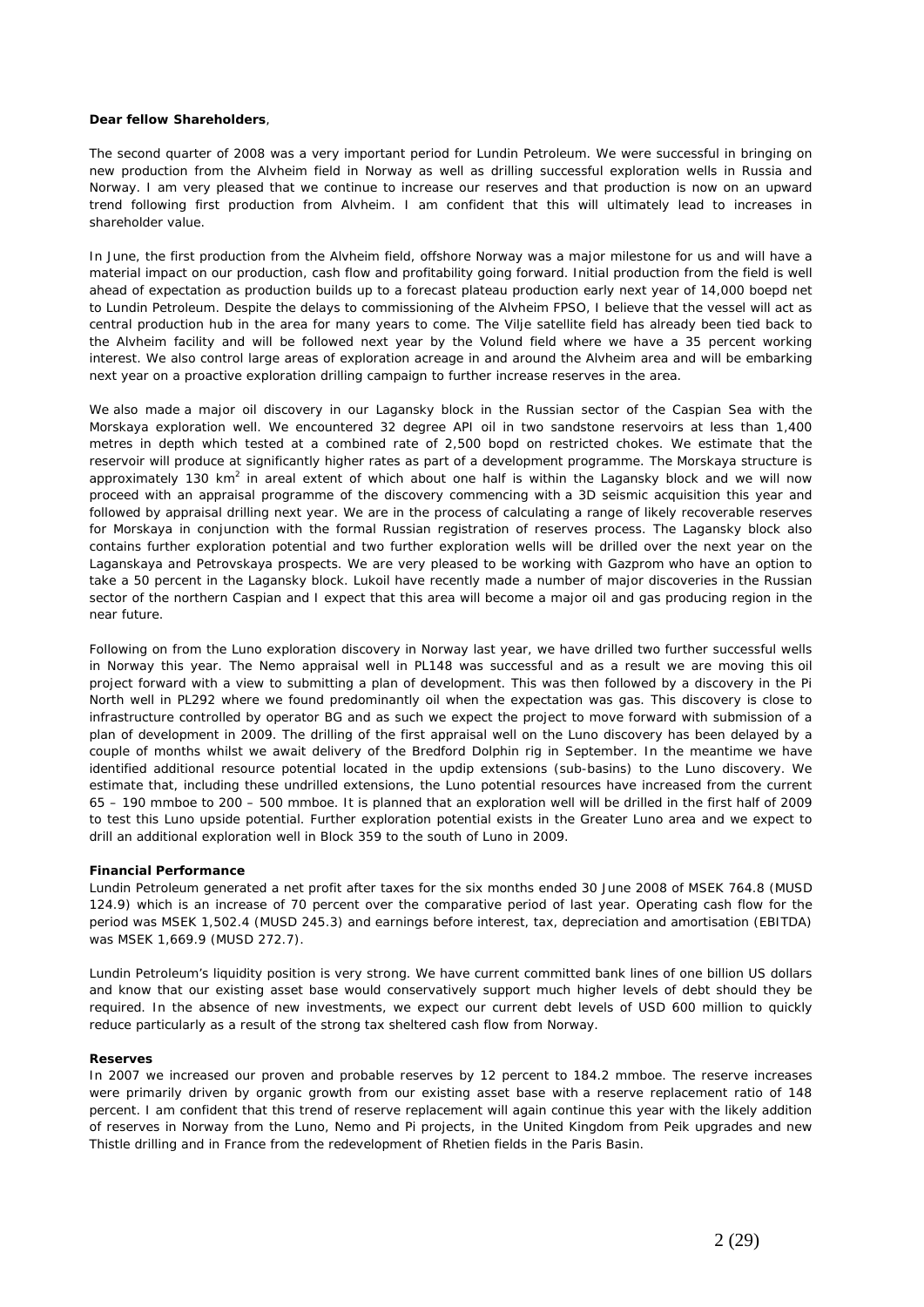In addition to our reserves we have further discoveries classified as contingent resources totalling 188 mmboe. Despite our being successful in upgrading contingent resources to reserves, I expect that our continued success with exploration particularly in Russia will ensure that our contingent resources continue to increase.

# **Production**

Production for the six months to 30 June 2008 averaged 27,000 boepd.

The production was 17 percent below forecast in the period predominantly due to the delays of production start-up from the Alvheim field in Norway and the K5F project in Netherlands as well as delays to the drilling of the Broom infill development well which together represented almost 60 percent of the shortfall. In addition, the adverse water cut development of the Oudna field in Tunisia contributed 20 percent of the shortfall, with the balance primarily associated with the United Kingdom where time overruns on the planned Heather platform shutdown in the second quarter of 2008 coupled with two additional unplanned Heather shutdowns adversely affected production.

The Alvheim field is now onstream and producing ahead of forecast. The Broom field continues to outperform from a subsurface perspective with production ahead of forecast and the Oudna production has stabilised over recent months. We are already seeing the benefits from Alvheim with estimated production levels for Lundin Petroleum in July 2008 in excess of 36,000 boepd. We expect our production to further increase during the year as Alvheim builds up to plateau levels.

Nevertheless it will not be possible to recoup the production shortfalls of the first half and as a result we have downgraded our 2008 production guidance to 32,500 boepd. We expect 2009 production to be in excess of 40,000 boepd.

#### **Exploration**

In addition to the abovementioned exploration activity in Russia and Norway, we continue to pursue an active exploration programme. We continue to believe that we can create significant value by exposing shareholders to exploration which if successful can have a material value impact on our company.

In Norway we have secured two and a half years of net rig capacity commencing in 2009. We have been busy over the last few years building our acreage position in Norway with 27 licenses now in our portfolio in the North Sea, Norwegian Sea and Barents Sea. We have worked up numerous drillable prospects in our portfolio which will now be drilled as part of our exploration programme over the next two to three years. In South East Asia we are seeking to follow the same strategy with recent new license awards in Malaysia, Vietnam, Cambodia and Indonesia having been generated by our Singapore based team. Drilling activity will commence in Vietnam early next year. And in Africa, despite the disappointing results in Sudan, we continue our drilling campaign in Block 5B and expect our drilling in Congo to begin early next year.

# **Oil Price**

We continue to believe in a high oil price going forward and believe that prices will continue to be driven by the fundamentals of supply and demand. Our view is that the oil industry is finding it increasingly difficult to increase supply and as a result oil prices have had to rise to reduce demand. This has started to happen and as a result we have seen oil prices pull back from highs of USD 140 per barrel to today's price of USD 120 per barrel. However we believe, in the absence of a transportation fuel substitute, that demand will continue in the developing world as these economies grow and this will lead to further upward pressure on oil prices. The weakness in world equity and bank markets and consequent poor availability of capital creates opportunities for companies such as Lundin Petroleum who are generating strong positive cash flow from our operations.

I remain optimistic regarding our future prospects. We continue to increase reserves and production in a market where availability of services and equipment remains tight. Our exploration led growth strategy has begun to pay dividends in Norway and Russia and will continue with an active forward exploration drilling programme. The bottom line is that we seek to grow shareholder value and if we can grow our reserve base in today's oil price environment then we are on the right track to achieve this objective.

Best Regards

C. Ashley Heppenstall President & CEO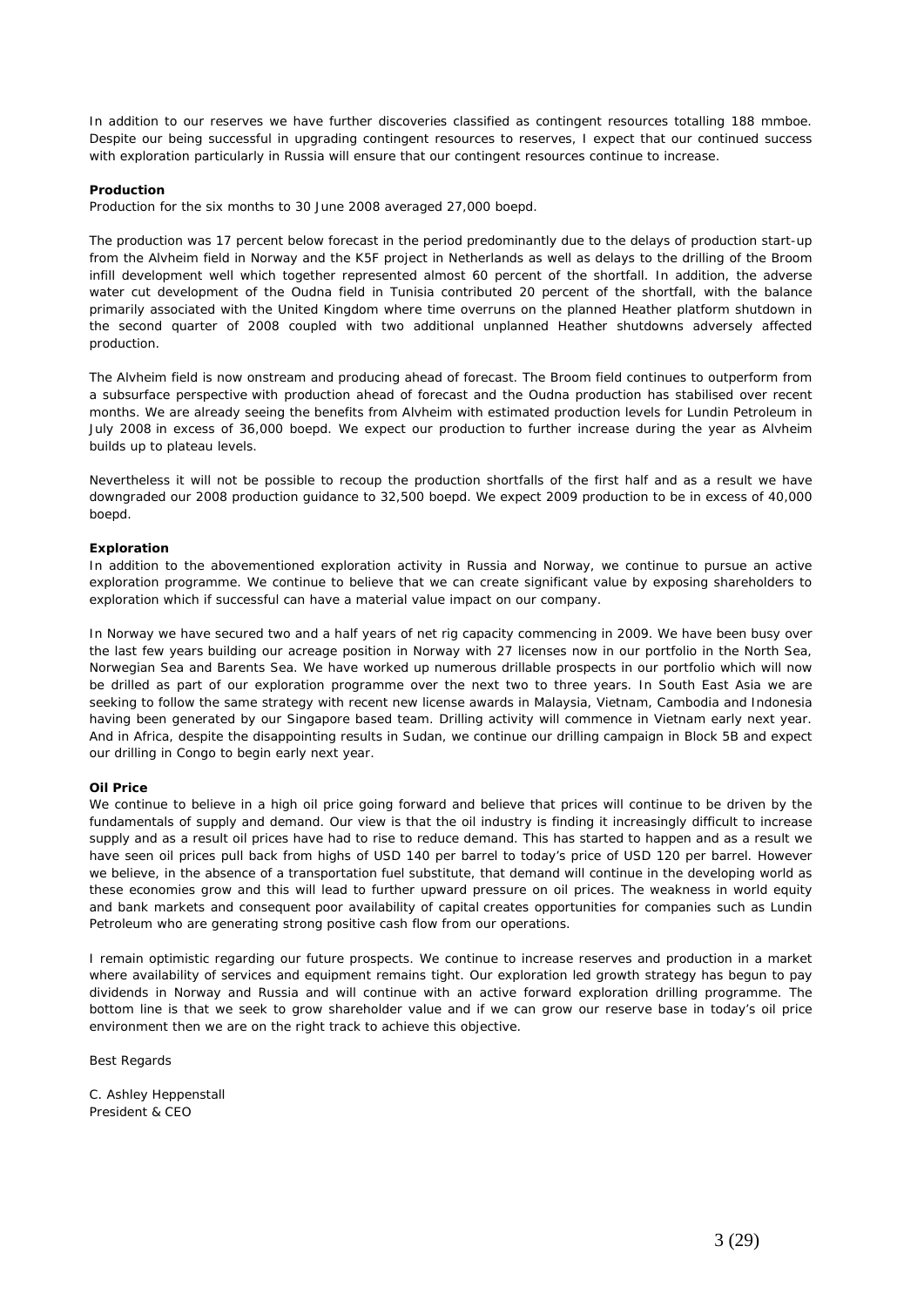# **OPERATIONS**

### **United Kingdom**

The net production to Lundin Petroleum for the six months ended 30 June 2008 was 10,000 barrels of oil equivalent per day (boepd).

Net production from the Broom field (Lundin Petroleum Working Interest (WI 55%)) averaged 5,700 boepd during the period. Production was below forecast due to a one month weather-related delay in bringing the new infill development well 2/5-25 onto production in early April 2008. In addition, production in the second quarter of 2008 was adversely affected due to a longer than planned shutdown of the Heather production facility of close to one month as well as two shorter unplanned shutdowns due to facilities-related issues. The Broom field, however, continues to perform ahead of expectation with net production for July 2008 averaging 7,800 boepd. A new reservoir model for the Broom Field incorporating the results and performance from the recent drilling activity will be completed in 2008.

Production from the Heather field (WI 100%) averaged 1,000 boepd during the period. Production was below forecast due to the high downtime of compressor facilities and was adversely affected in the second quarter of 2008 due to the above mentioned shutdowns of the Heather production facility.

Net production from the Thistle field (WI 99%) averaged 3,300 boepd during the period. Thistle production recommenced in mid January 2008 following a fire in one of the Thistle platform power generation turbine enclosures in November 2007. Limitations in power generation capacity pending the reinstatement of damaged facilities have negatively impacted production, particularly as a result of reduced water injection. The redevelopment of the Thistle field which commenced in 2007 is ongoing with completion of the reinstallation of the Thistle drilling rig expected shortly. Drilling and work over activity will commence on the Thistle field later this year and continue through 2009. In the second quarter of 2008, the Thistle platform was chosen by the owners of the nearby West Don and South West Don Fields to provide transportation services to facilitate the export of oil from those fields.

Lundin Petroleum owns approximately 40 percent of the undeveloped Peik gas/condensate field which straddles the United Kingdom/Norway median boundary. Conceptual development studies have confirmed the economic viability of the Peik field development and discussions continue in relation to a host platform decision prior to an expected development plan submission in 2009. Recent subsurface technical studies have identified additional gas reserves in the Peik field which will likely increase gross recoverable proven and probable reserves from 27 millions of barrels of oil equivalent (mmboe) to approximately 40 mmboe.

The Torphins exploration well in Licence P1107 (WI 40%) was successfully completed in July 2008 as an oil and gas discovery. The results of the well, and the Scolty exploration discovery made in 2007, are now being analysed to determine the commerciality of the discoveries.

# **Norway**

The net production to Lundin Petroleum from Norway averaged 1,500 boepd during the period. Net production from the Jotun Field (WI 7%) averaged 500 boepd during the period. In March 2008, a sale and purchase agreement was signed with Det Norske Oljeselskap ASA to sell Lundin Petroleum's interest in the Jotun field for a cash consideration of NOK 72 million with an effective date of 1 January 2008. The deal was completed on 31 July 2008.

First production from the Alvheim Field (WI 15%) commenced in June 2008. Net production from the Alvheim field averaged 6,000 boepd during the month of June. Production performance from the Alvheim field has been ahead of expectations and averaged 9,000 boepd net to Lundin in July 2008. Net plateau production is expected to reach 14,000 boepd over the next 5 to 6 months. Gas compression facilities on the Alvheim FPSO were successfully commissioned in late July 2008 when gas export through the SAGE System to the United Kingdom commenced. Eight development wells on the Alvheim field have now been successfully completed and development drilling will continue throughout 2008.

The development of the Volund field (WI 35%), which will be tied back to the Alvheim FPSO facilities, is progressing satisfactorily. Development drilling will commence on the Volund field in early 2009 with first oil expected in the second half of 2009 with a plateau rate of 8,700 boepd net to Lundin Petroleum.

The appraisal well in Licence PL148 (WI 50%) on the Nemo field was successfully completed in the first quarter of 2008 encountering oil in the Ula formation. Initial estimates of gross resources for the Nemo field are now 20 to 30 million barrels of oil (mmbo). Conceptual development studies including a potential host platform decision are ongoing with a view to a likely development decision for the Nemo Field.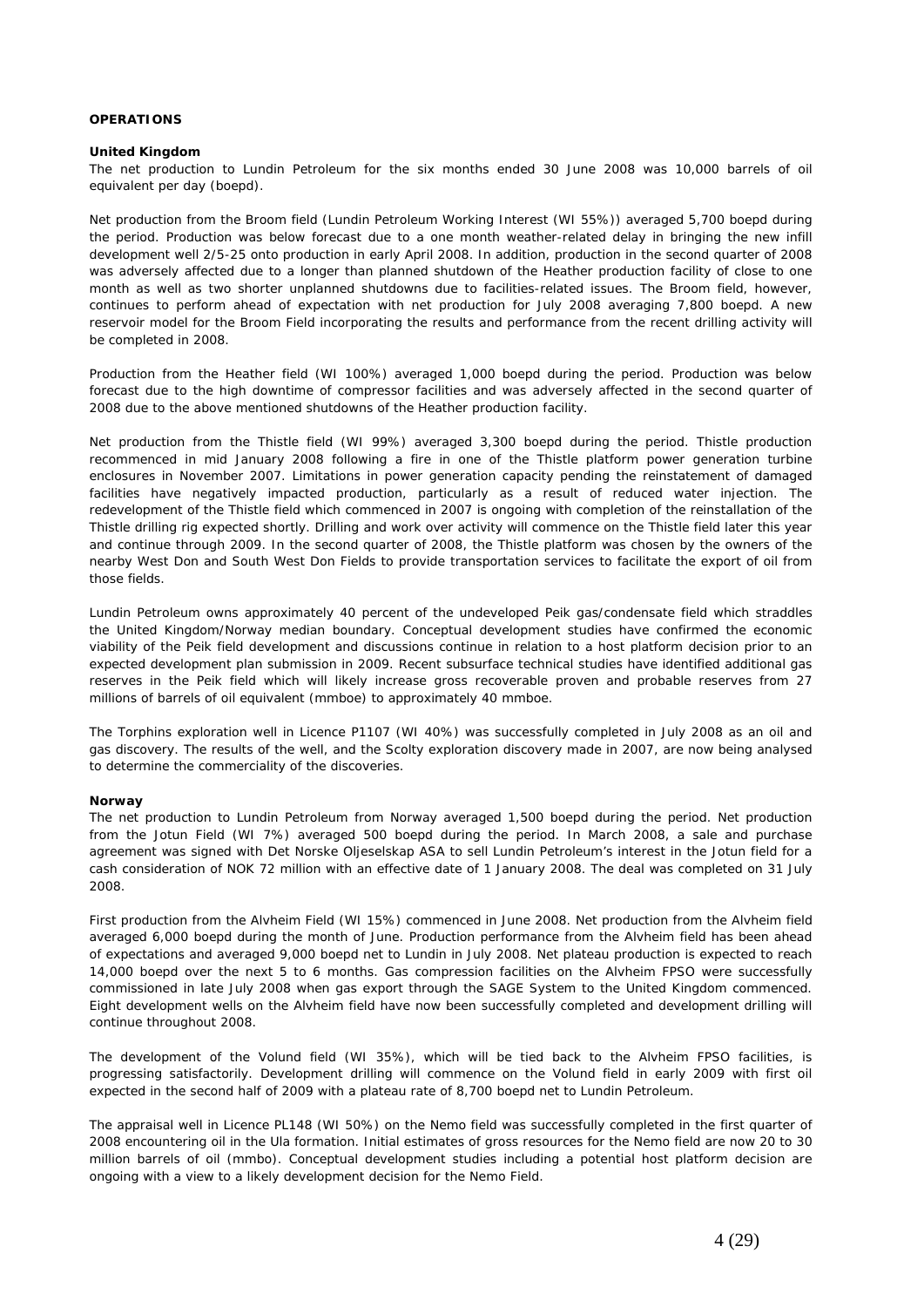The Pi North exploration on Licence PL 292 (WI 40%) completed in the second quarter 2008 was a successful oil and gas discovery testing oil at 4,700 boepd from the oil zone. The Pi field is estimated to contain 19 to 32 mmboe and the forward plan envisages the submission of a plan of development in 2009.

The Luno oil discovery in PL 338 (WI 50%) in 2007 is estimated to contain between 65 mmboe and 190 mmboe of gross recoverable oil from the Jurassic reservoir with additional upside from the Triassic reservoir. The first appraisal well on the Luno discovery will now be spudded in the third quarter of 2008 due to the delay in taking delivery of the Bredford Dolphin semi-submersible drilling rig. The well will test the lateral continuity of the Jurassic reservoir as well as the upside potential in the Triassic reservoir. Recent technical analysis has identified additional potential in extensions of the Luno discovery located up-dip of the Luno discovery which contain significant additional reserve potential. It is planned that an exploration well will be drilled in the first half of 2009 to test this potential Luno extension. An additional exploration well will be drilled in the Greater Luno area in PL 359 in the second half of 2009.

# **France**

The net production in the Paris Basin averaged 3,000 boepd during the period which was above forecast. The Paris Basin Rhetien Fields continues to produce ahead of expectation. Plans are well advanced for the redevelopment of several Rhetien fields which, if progressed, will result in additional reserves in the Paris Basin.

In the Aquitaine Basin (WI 50%) net production averaged 900 boepd for the period which was above forecast. Production has resumed through the Ambes terminal following an oil spill incident in early 2007.

In April 2008, two farmout agreements were signed in relation to two exploration licences in France. Gaz de France has acquired a 50 percent interest in the Pays du Saulnois licence (WI 50%) in consideration for paying a disproportionately larger share of the drilling and testing costs associated with the Vaxy prospect which contains gross potential resource of 500 bcf. In addition, Société Pétrolière de Production et d'Exploitation (SPPE) has acquired a 35 percent interest in the Ferrières licence (WI 65%) in consideration for paying a disproportionately larger share of the costs of the first exploration well on the licence. Exploration wells will be drilled in both licences in the third quarter of 2008.

# **Indonesia**

#### *Salawati Island and Basin (Papua)*

The net production from Salawati (Salawati Island WI 14.5% and Salawati Basin WI 25.9%) was 2,400 boepd for the period which was in line with forecast.

#### *Lematang (South Sumatra)*

The development of the Singa gas field (WI 25.9%) is ongoing with first gas production expected in 2009. In 2007, a gas sales agreement was signed with PT PLN (PERSERO), an Indonesian electricity generating company, to supply a gross contracted volume of 133 bcf.

#### *Rangkas (West Java)*

In the second quarter of 2008, a new PSC was signed for the Rangkas Block (WI 100%) located in the West Java Basin, onshore West Java. Previous drilling in the block has confirmed an active petroleum system and several prospects and leads have been identified from earlier 2D seismic.

#### **The Netherlands**

The net gas production from the Netherlands in the period averaged 2,400 boepd. The production was below forecast due to the delay in first gas from the K5F project which is now scheduled to come on production mid-August 2008.

# **Tunisia**

The net oil production from the Oudna field (WI 40%) averaged 1,600 boepd for the period. Net production for the period was 1,100 boepd below forecast as a result of adverse water cut breakthrough in one of the field's producing reservoirs in the first quarter of 2008. However production stabilized during the second quarter of 2008 and is currently averaging approximately 1,600 boepd net to Lundin Petroleum.

### **Russia**

The net oil production from Russia for the period averaged 5,200 boepd which was slightly below forecast.

The first exploration well, Morskaya-1, was drilled in the Lagansky block (WI 70%) located in the Northern Caspian Sea and resulted in a major oil discovery. The well encountered a major oil accumulation in the Aptian and Neocomian sandstone reservoirs which tested at a combined flow rate of 2,500 bopd of 32 API oil. The flow rates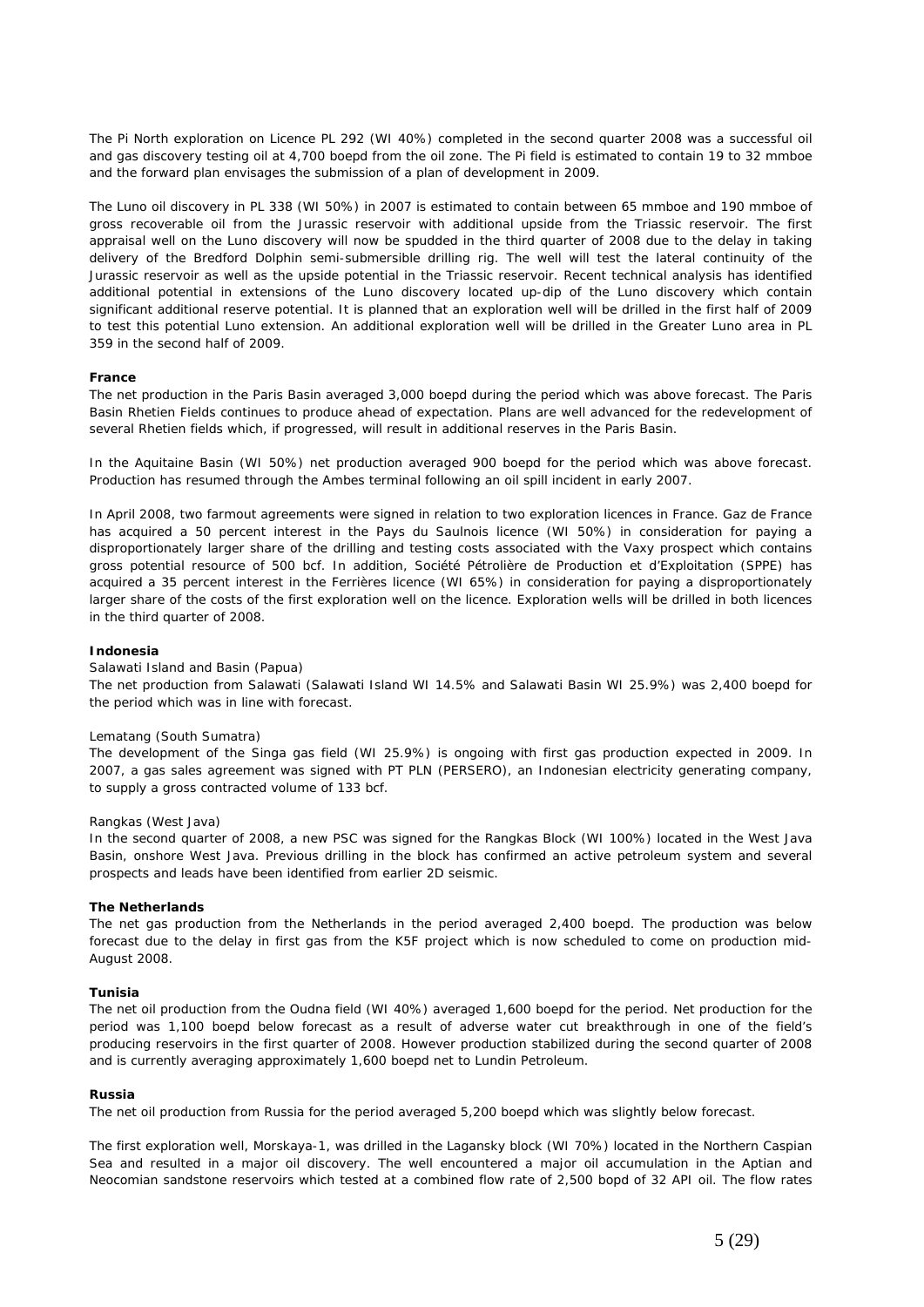were severely constrained by facilities and larger flow rates will be possible during development. The Morskaya structure straddles the licence boundary of the Lagansky block and the adjoining acreage controlled by the Caspian Oil Consortium and is on trend with several major oil and gas discoveries made by Lukoil in the Russian sector of the Caspian Sea.

The Morskaya structure has an areal extent of 130 km<sup>2</sup> of which approximately one half is within the Lagansky block. The registration of Morskaya reserves in accordance with the official Russian procedure is ongoing and we will announce a range of likely reserves in conjunction with this process. The Caspian Oil Consortium are currently drilling an exploration well on the Morskaya structure and it is envisaged that further appraisal drilling will be required to fully delineate this large structure. An acquisition of 3D seismic over the Morskaya structure is planned for the second half of 2008.

The Lagansky block contains significant additional prospectivity and Lundin Petroleum intends to drill three further wells in 2008/2009. The Laganskaya structure to be drilled in third quarter 2008 and the Petrovskaya structure to be drilled in the first half of 2009 contain together gross potential resources of 400 mmboe. An appraisal well on the Morskaya discovery is planned to be drilled in the second quarter of 2009.

An option agreement in relation to the Lagansky block was signed in 2007 with JSC Gazprom ("Gazprom") whereby Gazprom has an option to acquire a 50 percent plus one share interest in the Lagansky block. In addition, Lundin Petroleum has signed an option agreement with its minority partner to purchase its 30 percent interest. The net effect if both options are exercised is that Gazprom will own a 50 percent plus one share and Lundin Petroleum will own a 50 percent less one share interest in the Lagansky block.

# **Sudan**

The exploration drilling programme in Block 5B (WI 24.5%) commenced during the period. The Nyal-1 exploration well drilled from a dry location using a land rig and the Wan Machar-1 exploration well drilled in the Sudd swamp using barge mounted drilling facilities were both plugged and abandoned as dry holes. The Muny Deng-1 (formerly Pabuong prospect) exploration well, also drilled using the barge mounted drilling facilities is expected to commence in the third quarter of 2008. This well is centrally located in the basin where it is anticipated the source rock sequence will be thicker and of better quality than at the location of the previous exploration wells. The Muny Deng structure contains gross prospective resources of 160 mmboe. Block 5B covers 20,000 km<sup>2</sup> and this year's exploration drilling is the first undertaken in the area.

In 2007, the National Petroleum Commission, constituted of representatives of both North and South Sudan governments, asked the Block 5B concession partners to accommodate the national oil company of the South Sudan Government "NilePet", with a 10 percent working interest in Block 5B. The Block 5B concession partners have agreed to this request, but agreements in relation to such a transfer have not yet been completed.

# **Congo (Brazzaville)**

The interpretation of 1,200 km² of 3D seismic on Block Marine XI (WI 18.75%) has progressed during the period. A jack-up drilling rig has been secured for drilling to commence in the first quarter of 2009 with the current plan to drill two wells including an appraisal well on the Viodo discovery and a further exploration well.

# **Vietnam**

Following the acquisition of 720 km<sup>2</sup> of 3D seismic in 2007, an additional 1,000 km<sup>2</sup> was acquired in the second quarter of 2008 in Block 06/94 (WI 33.33%). It is likely that the drilling of the Tuong Vi exploration prospect will now be in the first quarter of 2009 due to rig rescheduling.

#### **Ethiopia**

Lundin Petroleum has a 100 percent working interest in five blocks in Ethiopia. Aeromagnetic and aerogravity studies were successfully completed in late 2007.

#### **Kenya**

Aerogravity studies were successfully completed on Block 10A (WI 100%) during the period. In the second quarter of 2008, Lundin Petroleum acquired a 30 percent working interest in Block 9 from operator CNOOC. Block 9 in the Anza Basin of northwest Kenya is adjacent to the Lundin Petroleum operated Block 10A. The deal has received government approval. An exploration well will be drilled on the Bogel prospect in Block 9 during 2009.

#### **Cambodia**

A 3D seismic acquisition in Block E (WI 34%) offshore Cambodia will take place in the second half of 2008.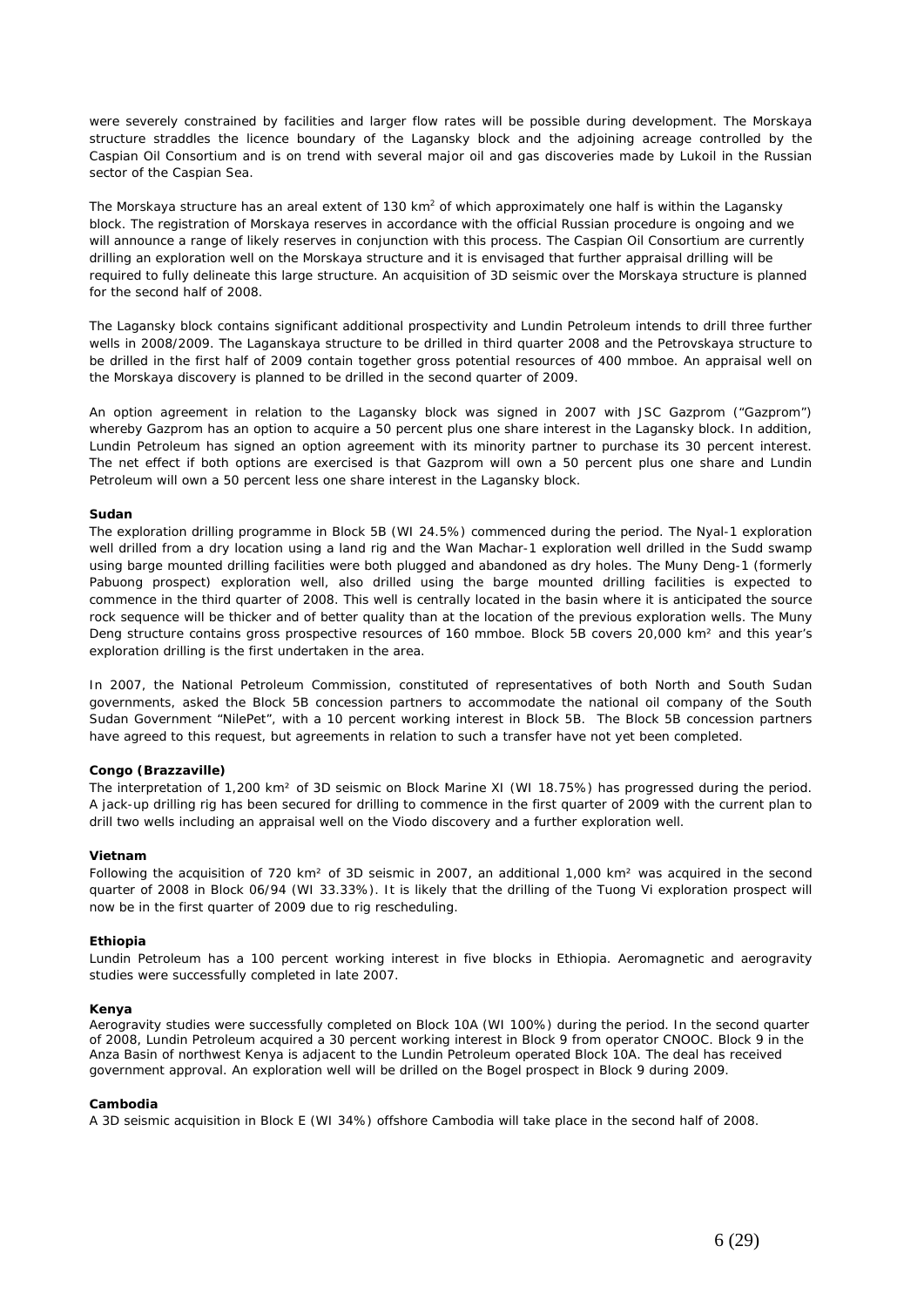# **Malaysia**

In April 2008, Lundin Petroleum signed three production sharing agreements in the Malaysia, Block PM308A (WI 35%) and PM308B (WI 75%) in the Penyu Basin offshore peninsular Malaysia and Block SB303 (WI 75%) offshore Sabah.

# **Venezuela**

In February 2008, the sale of Lundin Petroleum's Venezuelan interests to PetroFalcon Corporation ("PetroFalcon") was completed. Lundin Petroleum has become the largest shareholder in PetroFalcon with a 45 percent interest. PetroFalcon is a public company listed on the Toronto Stock Exchange with proven and probable reserves of 33.5 mmboe. In April 2008, PetroFalcon announced that it entered into an agreement to acquire Anadarko Petroleum Corporation's Venezuelan assets for a cash consideration of USD 200 million subject to Venezuelan government approval. The acquisition will increase PetroFalcon's proven and probable reserves to 69 mmboe.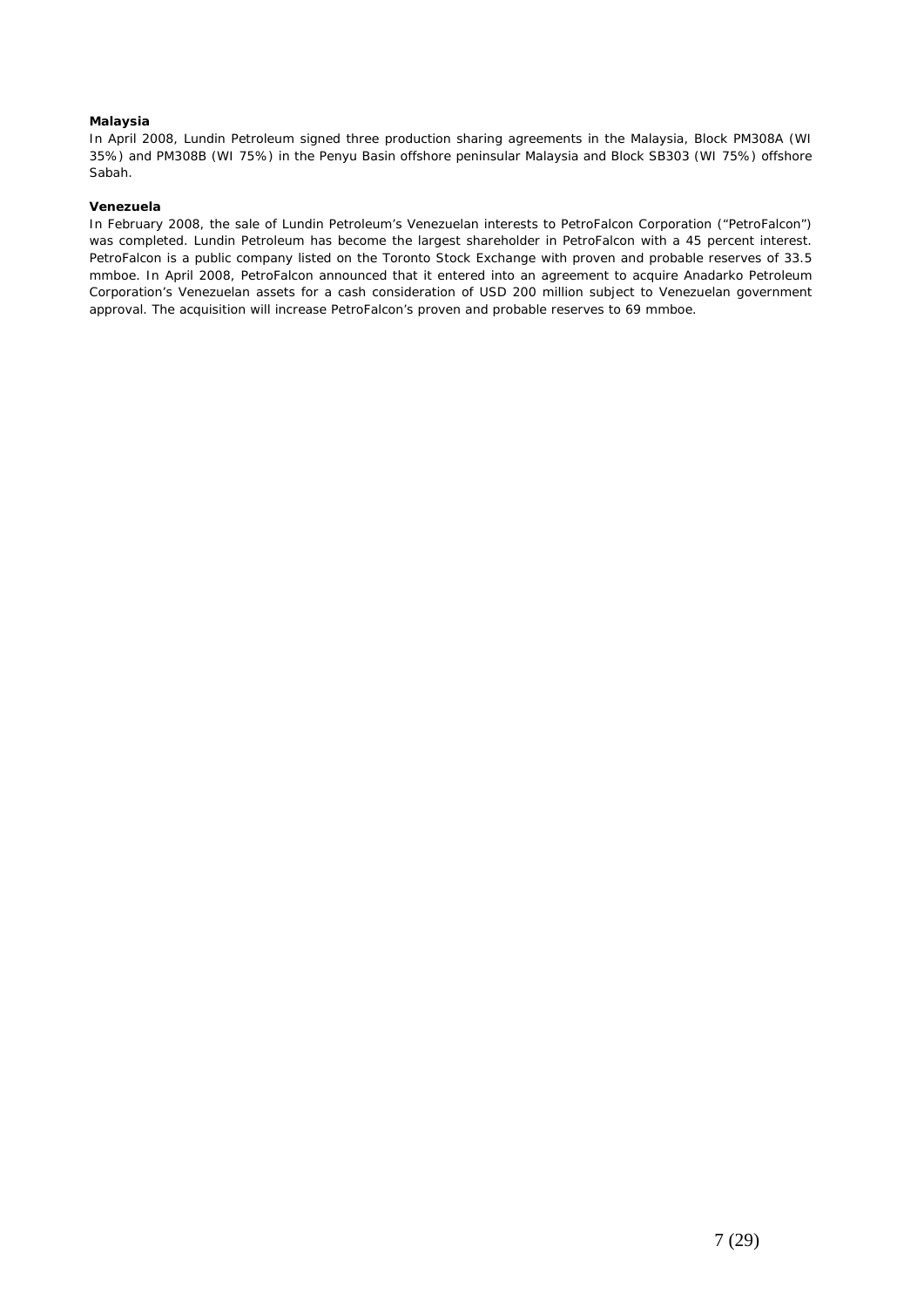# **THE GROUP**

# **Result**

Lundin Petroleum reports a net profit for the six month period ended 30 June 2008 of MSEK 764.8 (MSEK 509.7) and MSEK 369.3 (MSEK 297.7) for the second quarter of 2008 representing earnings per share on a fully diluted basis of SEK 2.42 (SEK 1.62) for the six month period ended 30 June 2008 and SEK 1.17 (SEK 0.94) for the second quarter of 2008.

Operating cash flow for the six month period ended 30 June 2008 amounted to MSEK 1,502.4 (MSEK 1,420.8) and MSEK 824.2 (MSEK 809.6) for the second quarter of 2008 representing operating cash flow per share on a fully diluted basis of SEK 4.74 (SEK 12.89) for the six month period ended 30 June 2008 and MSEK 2.60 (MSEK 6.24) for the second quarter of 2008.

Earnings before interest, tax, depletion and amortisation (EBITDA) for the six month period ended 30 June 2008 amounted to MSEK 1,669.9 (MSEK 1,641.9) and MSEK 943.5 (MSEK 876.9) for the second quarter of 2008 representing EBITDA per share on a fully diluted basis of SEK 5.27 (SEK 5.21) for the six month period ended 30 June 2008 and MSEK 2.98 (MSEK 2.78) for the second quarter of 2008.

#### **Changes in the Group**

On 1 February 2008, Lundin Petroleum completed the sale of its wholly owned subsidiary Lundin Latina de Petróleos S.A. to PetroFalcon and the acquisition of shares and warrants in PetroFalcon through a private placement. As a result of these transactions, Lundin Petroleum became the largest shareholder in PetroFalcon with a shareholding of approximately 64 million shares of PetroFalcon, representing 42 percent of the issued and outstanding common shares of PetroFalcon. The warrants of PetroFalcon acquired by Lundin Petroleum, may be exercised at any time during the two year period following issuance to acquire up to 5,000,000 shares of PetroFalcon at an exercise price of CDN dollar 1.20 per share. In April 2008, PetroFalcon entered into an agreement to acquire the Venezuelan assets of Anadarko Petroleum Corporation. Lundin Petroleum agreed to guarantee certain of PetroFalcon's obligations under that agreement and in part consideration, received approximately 7.1 million shares of PetroFalcon, which together with Lundin Petroleum's existing shares of PetroFalcon, represent approximately 45 percent of the issued and outstanding common shares of PetroFalcon.

PetroFalcon is a natural resource company with oil and gas operations in Venezuela. PetroFalcon is listed on the Toronto Stock Exchange (ticker symbol "PFC") and has existing proven and probable reserves before royalties of 33.5 million barrels of oil equivalent (mmboe) as of 1 January 2008. The shareholding in PetroFalcon has been accounted for under the equity method whereby only the change in equity is accounted for in the income statement of the Group under the heading Result from share in associated company.

#### **Revenue**

Net sales of oil and gas for the six month period ended 30 June 2008 amounted to MSEK 2,885.2 (MSEK 2,674.0) and MSEK 1,686.3 (MSEK 1,354.4) for the second quarter of 2008 and are detailed in Note 1. Production for the six month period ended 30 June 2008 amounted to 5,042.8 (6,993.1) thousand barrels of oil equivalent (mboe) representing 27.7 mboe per day (mboepd) (38.6 mboepd) for the six month period ended 30 June 2008. The average price achieved for a barrel of oil equivalent for the six month period ended 30 June 2008 amounted to USD 97.58 (USD 58.86). The average Dated Brent price for the six month period ended 30 June 2008 amounted to USD 109.05 (USD 63.06) per barrel.

Other operating income for the six month period ended 30 June 2008 amounted to MSEK 46.7 (MSEK 66.1) and MSEK 22.4 (MSEK 33.6) for the second quarter of 2008. This amount includes tariff income from the United Kingdom, France and the Netherlands and income for maintaining strategic inventory levels in France. Other operating income is lower in 2008 than the comparative period primarily due to the lower tariff income received following lower Broom field production in the United Kingdom.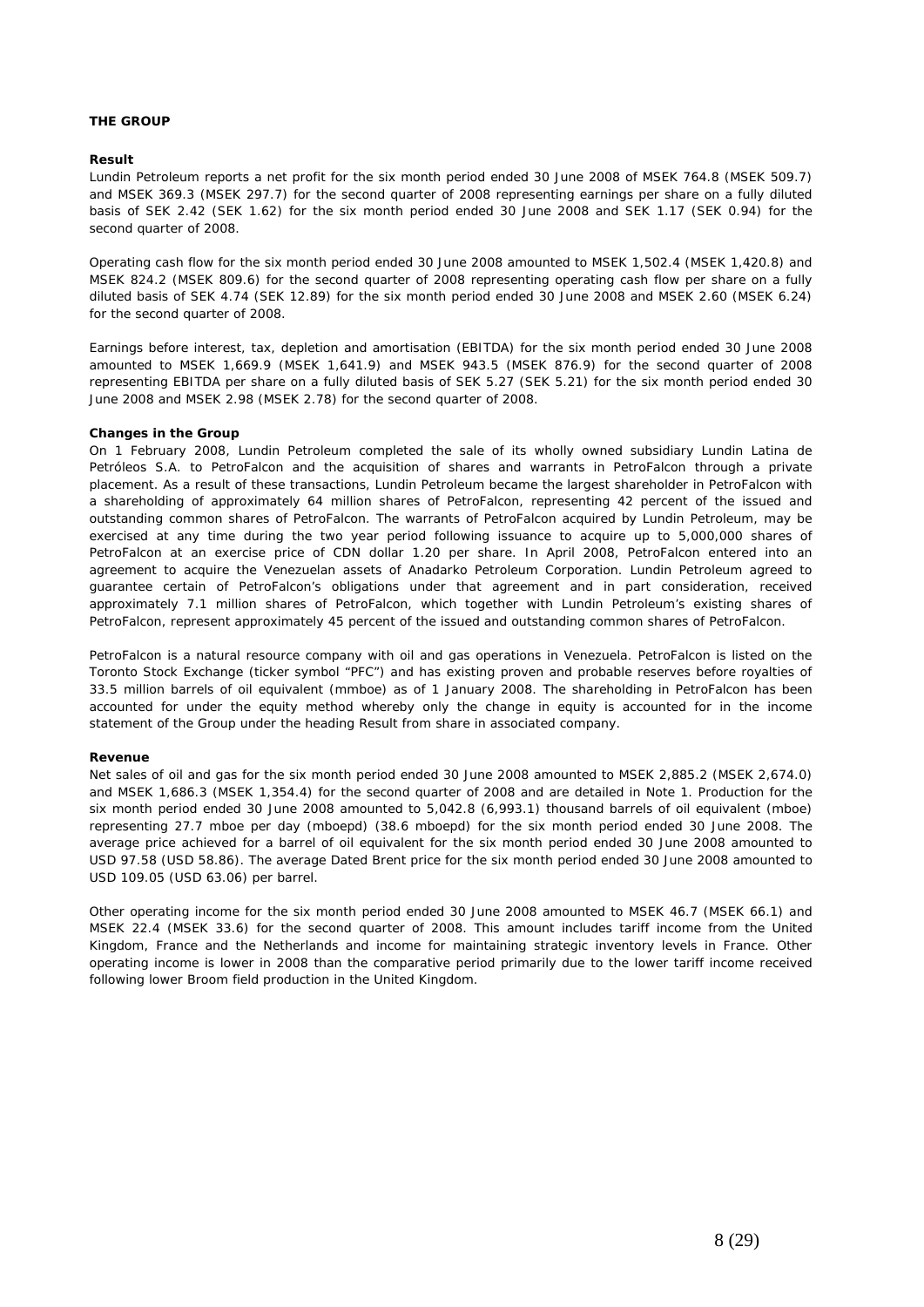Sales for the six month period ended 30 June 2008 were comprised as follows:

| <b>Sales</b><br>Average price per boe expressed in | 1 Jan 2008-<br>1 Apr 2008-<br>30 Jun 2008<br>30 Jun 2008 |          | 1 Jan 2007-<br>30 Jun 2007<br>6 months | 1 Apr 2007-<br>30 Jun 2007 | 1 Jan 2007-<br>31 Dec 2007 |
|----------------------------------------------------|----------------------------------------------------------|----------|----------------------------------------|----------------------------|----------------------------|
| <b>USD</b>                                         | 6 months                                                 | 3 months |                                        | 3 months                   | 12 months                  |
| <b>United Kingdom</b>                              |                                                          |          |                                        |                            |                            |
| - Quantity in mboe                                 | 1,782.4                                                  | 878.7    | 2,696.3                                | 1,206.1                    | 5,074.0                    |
| - Average price per boe                            | 107.74                                                   | 118.91   | 63.47                                  | 69.38                      | 71.91                      |
| France                                             |                                                          |          |                                        |                            |                            |
| - Quantity in mboe                                 | 653.5                                                    | 307.2    | 560.5                                  | 315.1                      | 1,310.9                    |
| - Average price per boe                            | 112.53                                                   | 130.10   | 64.75                                  | 68.25                      | 73.68                      |
| Norway                                             |                                                          |          |                                        |                            |                            |
| - Quantity in mboe                                 | 277.4                                                    | 224.8    | 134.0                                  | 62.8                       | 250.7                      |
| - Average price per boe                            | 124.65                                                   | 133.51   | 58.31                                  | 64.81                      | 66.81                      |
| <b>Netherlands</b>                                 |                                                          |          |                                        |                            |                            |
| - Quantity in mboe                                 | 434.0                                                    | 214.0    | 425.4                                  | 207.0                      | 821.4                      |
| - Average price per boe                            | 66.25                                                    | 71.12    | 45.82                                  | 44.70                      | 48.15                      |
| Indonesia                                          |                                                          |          |                                        |                            |                            |
| - Quantity in mboe                                 | 259.5                                                    | 139.3    | 351.7                                  | 135.3                      | 630.4                      |
| - Average price per boe                            | 97.42                                                    | 102.04   | 60.91                                  | 66.95                      | 70.04                      |
| <b>Russia</b>                                      |                                                          |          |                                        |                            |                            |
| - Quantity in mboe                                 | 1,066.8                                                  | 523.0    | 1,000.6                                | 501.4                      | 2,017.9                    |
| - Average price per boe                            | 68.90                                                    | 77.06    | 41.62                                  | 43.07                      | 46.80                      |
| Tunisia                                            |                                                          |          |                                        |                            |                            |
| - Quantity in mboe                                 | 354.5                                                    | 261.9    | 1,379.4                                | 701.2                      | 1,974.9                    |
| - Average price per boe                            | 122.55                                                   | 135.91   | 63.52                                  | 68.55                      | 69.25                      |
| Total                                              |                                                          |          |                                        |                            |                            |
| - Quantity in mboe                                 | 4,828.1                                                  | 2,548.9  | 6,547.9                                | 3,128.9                    | 12,080.2                   |
| - Average price per boe                            | 97.58                                                    | 109.77   | 58.86                                  | 63.03                      | 65.65                      |

The oil produced in Russia is sold on either the Russian domestic market or exported into the international market. 59% of Russian sales for the six month period ended 30 June 2008 were on the export market at an average price of USD 104.92 per barrel with the remaining 41% of Russian sales being sold on the domestic market at an average price of USD 44.08 per barrel.

During the second quarter of 2008, there was a 262 mboe cargo lifted from the Oudna field, Tunisia.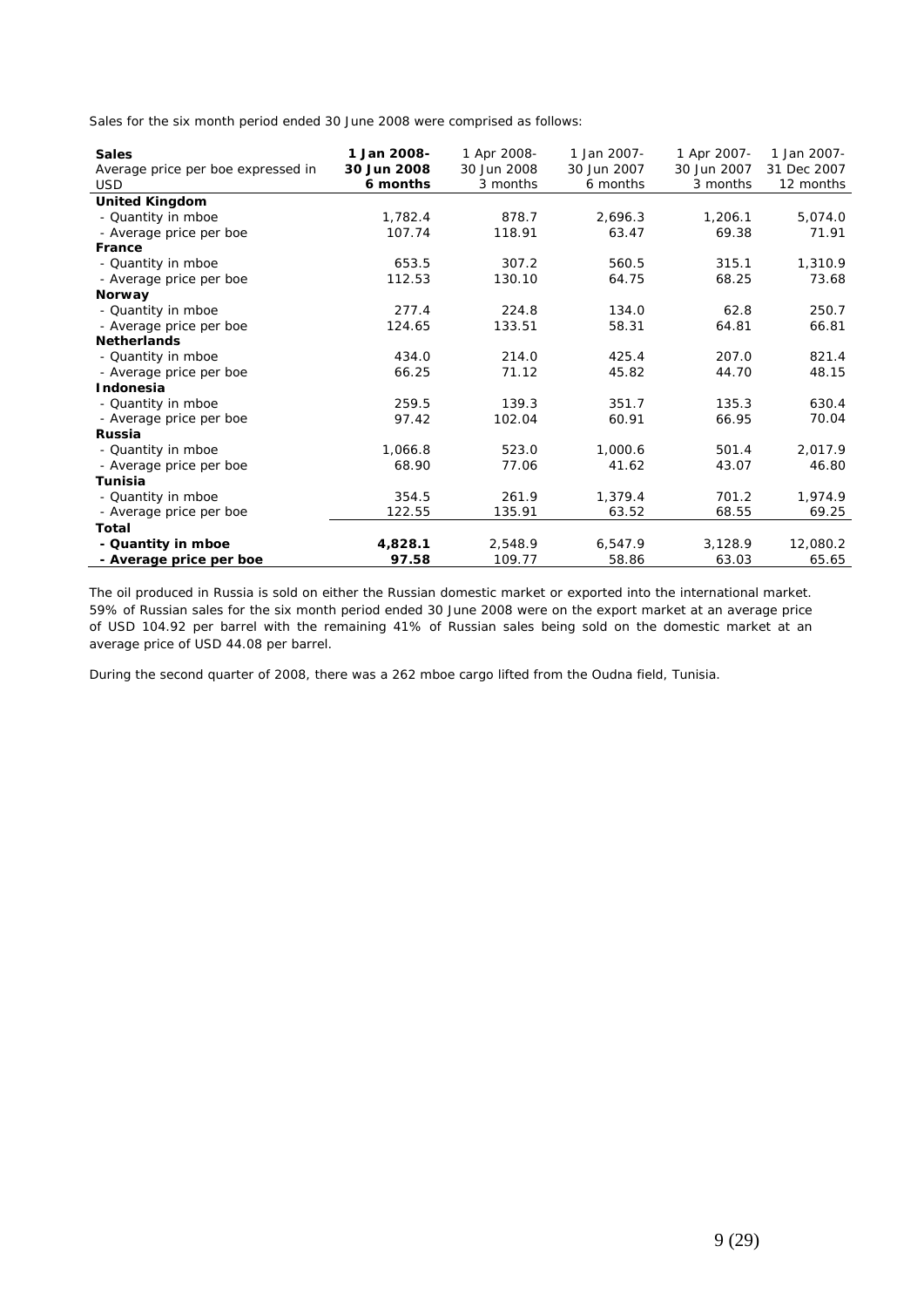| 30 Jun 2008<br>30 Jun 2008<br>30 Jun 2007<br>30 Jun 2007<br>31 Dec 2007<br>6 months<br>3 months<br>6 months<br>3 months<br>12 months<br>Production<br><b>United Kingdom</b><br>- Quantity in mboe<br>827.8<br>1,323.6<br>4,990.6<br>1,834.4<br>2,739.8<br>- Quantity in mboepd<br>9.0<br>13.7<br>10.0<br>15.1<br>14.5<br>France<br>711.6<br>353.9<br>578.8<br>315.5<br>- Quantity in mboe<br>1,269.8<br>- Quantity in mboepd<br>3.9<br>3.2<br>3.5<br>3.9<br>3.5<br>Norway<br>270.2<br>220.7<br>- Quantity in mboe<br>132.9<br>61.2<br>248.0<br>- Quantity in mboepd<br>1.5<br>2.4<br>0.7<br>0.7<br>0.7<br><b>Netherlands</b><br>425.4<br>207.0<br>821.4<br>- Quantity in mboe<br>434.0<br>214.0<br>- Quantity in mboepd<br>2.4<br>2.3<br>2.2<br>2.4<br>2.4<br><b>Indonesia</b><br>209.9<br>232.4<br>949.6<br>- Quantity in mboe<br>431.0<br>495.8<br>- Quantity in mboepd<br>2.4<br>2.3<br>2.7<br>2.6<br>2.6<br><b>Russia</b><br>1,072.1<br>1,009.9<br>2,063.9<br>- Quantity in mboe<br>546.6<br>495.1<br>- Quantity in mboepd<br>5.9<br>5.6<br>5.4<br>6.0<br>5.6<br><b>Tunisia</b><br>289.5<br>141.8<br>1,610.5<br>702.9<br>2,319.6<br>- Quantity in mboe<br>8.9<br>7.7<br>- Quantity in mboepd<br>1.6<br>1.6<br>6.4<br><b>Total</b> |
|---------------------------------------------------------------------------------------------------------------------------------------------------------------------------------------------------------------------------------------------------------------------------------------------------------------------------------------------------------------------------------------------------------------------------------------------------------------------------------------------------------------------------------------------------------------------------------------------------------------------------------------------------------------------------------------------------------------------------------------------------------------------------------------------------------------------------------------------------------------------------------------------------------------------------------------------------------------------------------------------------------------------------------------------------------------------------------------------------------------------------------------------------------------------------------------------------------------------------------------|
|                                                                                                                                                                                                                                                                                                                                                                                                                                                                                                                                                                                                                                                                                                                                                                                                                                                                                                                                                                                                                                                                                                                                                                                                                                       |
|                                                                                                                                                                                                                                                                                                                                                                                                                                                                                                                                                                                                                                                                                                                                                                                                                                                                                                                                                                                                                                                                                                                                                                                                                                       |
|                                                                                                                                                                                                                                                                                                                                                                                                                                                                                                                                                                                                                                                                                                                                                                                                                                                                                                                                                                                                                                                                                                                                                                                                                                       |
|                                                                                                                                                                                                                                                                                                                                                                                                                                                                                                                                                                                                                                                                                                                                                                                                                                                                                                                                                                                                                                                                                                                                                                                                                                       |
|                                                                                                                                                                                                                                                                                                                                                                                                                                                                                                                                                                                                                                                                                                                                                                                                                                                                                                                                                                                                                                                                                                                                                                                                                                       |
|                                                                                                                                                                                                                                                                                                                                                                                                                                                                                                                                                                                                                                                                                                                                                                                                                                                                                                                                                                                                                                                                                                                                                                                                                                       |
|                                                                                                                                                                                                                                                                                                                                                                                                                                                                                                                                                                                                                                                                                                                                                                                                                                                                                                                                                                                                                                                                                                                                                                                                                                       |
|                                                                                                                                                                                                                                                                                                                                                                                                                                                                                                                                                                                                                                                                                                                                                                                                                                                                                                                                                                                                                                                                                                                                                                                                                                       |
|                                                                                                                                                                                                                                                                                                                                                                                                                                                                                                                                                                                                                                                                                                                                                                                                                                                                                                                                                                                                                                                                                                                                                                                                                                       |
|                                                                                                                                                                                                                                                                                                                                                                                                                                                                                                                                                                                                                                                                                                                                                                                                                                                                                                                                                                                                                                                                                                                                                                                                                                       |
|                                                                                                                                                                                                                                                                                                                                                                                                                                                                                                                                                                                                                                                                                                                                                                                                                                                                                                                                                                                                                                                                                                                                                                                                                                       |
|                                                                                                                                                                                                                                                                                                                                                                                                                                                                                                                                                                                                                                                                                                                                                                                                                                                                                                                                                                                                                                                                                                                                                                                                                                       |
|                                                                                                                                                                                                                                                                                                                                                                                                                                                                                                                                                                                                                                                                                                                                                                                                                                                                                                                                                                                                                                                                                                                                                                                                                                       |
|                                                                                                                                                                                                                                                                                                                                                                                                                                                                                                                                                                                                                                                                                                                                                                                                                                                                                                                                                                                                                                                                                                                                                                                                                                       |
|                                                                                                                                                                                                                                                                                                                                                                                                                                                                                                                                                                                                                                                                                                                                                                                                                                                                                                                                                                                                                                                                                                                                                                                                                                       |
|                                                                                                                                                                                                                                                                                                                                                                                                                                                                                                                                                                                                                                                                                                                                                                                                                                                                                                                                                                                                                                                                                                                                                                                                                                       |
|                                                                                                                                                                                                                                                                                                                                                                                                                                                                                                                                                                                                                                                                                                                                                                                                                                                                                                                                                                                                                                                                                                                                                                                                                                       |
|                                                                                                                                                                                                                                                                                                                                                                                                                                                                                                                                                                                                                                                                                                                                                                                                                                                                                                                                                                                                                                                                                                                                                                                                                                       |
|                                                                                                                                                                                                                                                                                                                                                                                                                                                                                                                                                                                                                                                                                                                                                                                                                                                                                                                                                                                                                                                                                                                                                                                                                                       |
|                                                                                                                                                                                                                                                                                                                                                                                                                                                                                                                                                                                                                                                                                                                                                                                                                                                                                                                                                                                                                                                                                                                                                                                                                                       |
|                                                                                                                                                                                                                                                                                                                                                                                                                                                                                                                                                                                                                                                                                                                                                                                                                                                                                                                                                                                                                                                                                                                                                                                                                                       |
|                                                                                                                                                                                                                                                                                                                                                                                                                                                                                                                                                                                                                                                                                                                                                                                                                                                                                                                                                                                                                                                                                                                                                                                                                                       |
|                                                                                                                                                                                                                                                                                                                                                                                                                                                                                                                                                                                                                                                                                                                                                                                                                                                                                                                                                                                                                                                                                                                                                                                                                                       |
|                                                                                                                                                                                                                                                                                                                                                                                                                                                                                                                                                                                                                                                                                                                                                                                                                                                                                                                                                                                                                                                                                                                                                                                                                                       |
| 5,042.8<br>2,514.7<br>6,993.1<br>3,337.7<br>12,662.9<br>- Quantity in mboe                                                                                                                                                                                                                                                                                                                                                                                                                                                                                                                                                                                                                                                                                                                                                                                                                                                                                                                                                                                                                                                                                                                                                            |
| - Quantity in mboepd<br>27.7<br>27.6<br>38.6<br>36.7<br>34.7                                                                                                                                                                                                                                                                                                                                                                                                                                                                                                                                                                                                                                                                                                                                                                                                                                                                                                                                                                                                                                                                                                                                                                          |
| Minority interest in Russia                                                                                                                                                                                                                                                                                                                                                                                                                                                                                                                                                                                                                                                                                                                                                                                                                                                                                                                                                                                                                                                                                                                                                                                                           |
| 62.1<br>127.1<br>119.7<br>57.6<br>247.4<br>- Quantity in mboe                                                                                                                                                                                                                                                                                                                                                                                                                                                                                                                                                                                                                                                                                                                                                                                                                                                                                                                                                                                                                                                                                                                                                                         |
| 0.7<br>0.7<br>- Quantity in mboepd<br>0.7<br>0.7<br>0.7                                                                                                                                                                                                                                                                                                                                                                                                                                                                                                                                                                                                                                                                                                                                                                                                                                                                                                                                                                                                                                                                                                                                                                               |
| Total excluding minority interest                                                                                                                                                                                                                                                                                                                                                                                                                                                                                                                                                                                                                                                                                                                                                                                                                                                                                                                                                                                                                                                                                                                                                                                                     |
| - Quantity in mboe<br>3,280.1<br>12,415.5<br>4,915.7<br>2,452.6<br>6,873.4                                                                                                                                                                                                                                                                                                                                                                                                                                                                                                                                                                                                                                                                                                                                                                                                                                                                                                                                                                                                                                                                                                                                                            |
| - Quantity in mboepd<br>34.0<br>27.0<br>26.9<br>37.9<br>36.0                                                                                                                                                                                                                                                                                                                                                                                                                                                                                                                                                                                                                                                                                                                                                                                                                                                                                                                                                                                                                                                                                                                                                                          |

Lundin Petroleum has fully consolidated the subsidiaries in Russia over which it has control, with the portion not owned by Lundin Petroleum shown as a minority interest. The average production for Russia for the six month period ended 30 June 2008 adjusted for Lundin Petroleum's share of ownership is 5.2 mboepd.

The number of barrels produced differs from the number of barrels sold for a number of reasons. There are timing differences between sales and production in field areas such as Tunisia and Norway where production is into a Floating Production Storage Offloading vessel (FPSO). Sales are recorded when a lifting takes place and these can be at varying intervals and will not always be equal to the production at the end of a financial period. Sales in the United Kingdom are based upon production nominated in advance and may not represent the actual production for that month. A difference between nominated and actual production will result in a timing difference in an accounting period. The accounting effect of the timing differences between sales and production are reflected in the movements in the hydrocarbons inventory and the under/overlift position. Over time, the total sales will equal the production. There are permanent differences between production and sales in some of the field areas. The production reported for the United Kingdom is the platform production. This is the amount of crude oil that is produced from the field into the pipeline system that takes the crude to the onshore terminal. Once the field's crude oil enters the pipeline system it is commingled with the crude oil produced from other fields in the pipeline system that produce the blend of crude oil that is sold. The crude oil that is pumped into the pipeline system is tested against the blend of crude oil that arrives at the terminal and an adjustment is made to the number of barrels allocated to each field to reflect the relative quality of the crude oil input into the system. There is a quality adjustment of approximately minus five percent applied to the United Kingdom crude oil produced. In Tunisia, a portion of the production is allocated to the Tunisian state as a royalty payment. In Indonesia, production is allocated under a Production Sharing Contract (PSC) where, as part of the commercial terms of the agreement, a part of the working interest production is allocated to the host country as a type of royalty payment.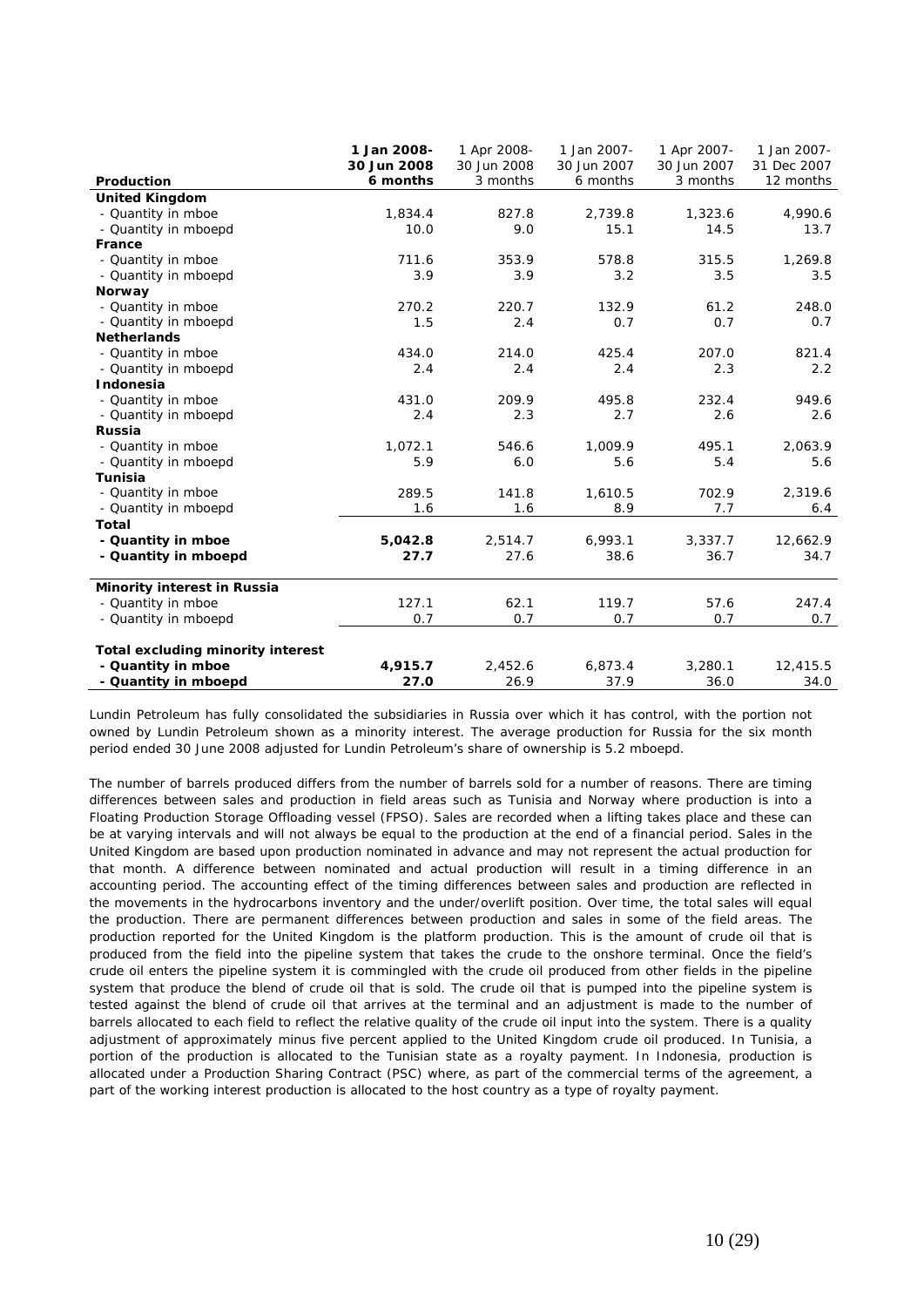# **Production cost**

Production costs for the six month period ended 30 June 2008 amounted to MSEK 1,178.3 (MSEK 990.4) and MSEK 717.8 (MSEK 454.0) for the second quarter of 2008 and are detailed in Note 2. The reported cost of operations amounted to USD 24.06 per barrel (USD 15.78 per barrel) for the six month period ended 30 June 2008 and USD 24.71 per barrel (USD 16.77 per barrel) for the second quarter of 2008.

Production costs for the six month period ended 30 June 2008 expressed in US dollars were comprised as follows:

| Production cost and depletion      | 1 Jan 2008- | 1 Apr 2008- | 1 Jan 2007- | 1 Apr 2007- | 1 Jan 2007- |
|------------------------------------|-------------|-------------|-------------|-------------|-------------|
| in TUSD                            | 30 Jun 2008 | 30 Jun 2008 | 30 Jun 2007 | 30 Jun 2007 | 31 Dec 2007 |
|                                    | 6 months    | 3 months    | 6 months    | 3 months    | 12 months   |
| Cost of operations                 | 121,319     | 62,147      | 110,373     | 55,974      | 231,533     |
| Tariff and transportation expenses | 14,288      | 7,287       | 13,483      | 8,363       | 28,995      |
| Royalty and direct taxes           | 45,317      | 26,480      | 24,765      | 11,418      | 57,041      |
| Changes in inventory/overlift      | 11,476      | 23,018      | $-5,871$    | $-9,504$    | 18,249      |
| <b>Total production costs</b>      | 192,400     | 118,932     | 142,750     | 66,251      | 335,818     |
|                                    |             |             |             |             |             |
| Depletion                          | 62,228      | 30,536      | 84,392      | 41,293      | 147,790     |
| Total                              | 254,628     | 149,468     | 227,142     | 107,544     | 483,608     |
|                                    |             |             |             |             |             |
|                                    |             |             |             |             |             |
| Production cost and depletion      | 1 Jan 2008- | 1 Apr 2008- | 1 Jan 2007- | 1 Apr 2007- | 1 Jan 2007- |
| in USD per boe                     | 30 Jun 2008 | 30 Jun 2008 | 30 Jun 2007 | 30 Jun 2007 | 31 Dec 2007 |
|                                    | 6 months    | 3 months    | 6 months    | 3 months    | 12 months   |
| Cost of operations                 | 24.06       | 24.71       | 15.78       | 16.77       | 18.28       |
| Tariff and transportation expenses | 2.83        | 2.90        | 1.93        | 2.51        | 2.29        |
| Royalty and direct taxes           | 8.99        | 10.53       | 3.54        | 3.42        | 4.50        |
| Changes in inventory/overlift      | 2.28        | 9.15        | $-0.84$     | $-2.85$     | 1.44        |
| <b>Total production costs</b>      | 38.16       | 47.29       | 20.41       | 19.85       | 26.51       |
|                                    |             |             |             |             |             |
| Depletion                          | 12.34       | 12.14       | 12.07       | 12.37       | 11.67       |
| Total cost per boe                 | 50.50       | 59.43       | 32.48       | 32.22       | 38.18       |

The cost of operations per barrel was 6% higher in the second quarter of 2008 compared to the first quarter of 2008 and was primarily due to the higher United Kingdom activity combined with the lower production in the United Kingdom as a result of the planned shutdown of the Heather facility. The overall impact of the increased United Kingdom cost of operations per barrel was partly offset by the increased production and lower cost of operations in Norway following first production from the Alvheim field.

Whilst the overall cost of operations for the first six months of 2008 was lower than forecast, the cost of operations per barrel was 8.5% higher than forecast due to lower production volumes particularly associated with the Alvheim first production delay.

Actual cost of operations was 10% lower than forecast for the second quarter. This variance was mainly attributable to the United Kingdom operations where well intervention and maintenance projects were deferred to the second half of the year and also due to the favourable effect of the USD to GBP exchange rate compared to forecast.

Royalty and direct taxes includes Russian Mineral Resource Extraction Tax ("MRET") and Russian Export Duties. The rate of MRET varies in relation to world oil prices and is levied on the volume of Russian production. MRET averaged USD 20.81 per barrel for the six month period ended 30 June 2008. The rate of export duty on Russian oil is revised by the Russian Federation once every two months and is dependant on the price obtained for Russian oil on the export market. The export duty is levied on the volume of oil exported from Russia and averaged USD 46.09 per barrel for the six month period ended 30 June 2008. The higher oil price seen during 2008 has resulted in the increase in the royalty and direct taxes cost per barrel compared to the prior year.

As mentioned in the sales section, sales volumes do not equal production volumes. This leads to changes in the hydrocarbon inventory and under or overlift positions. During the second quarter of 2008, there was an Oudna cargo lifting which exceeded production for the quarter and also in the United Kingdom, sales which are based on advanced nominations exceeded production. The high cost of changes in inventory and overlift this quarter is attributable to these two items.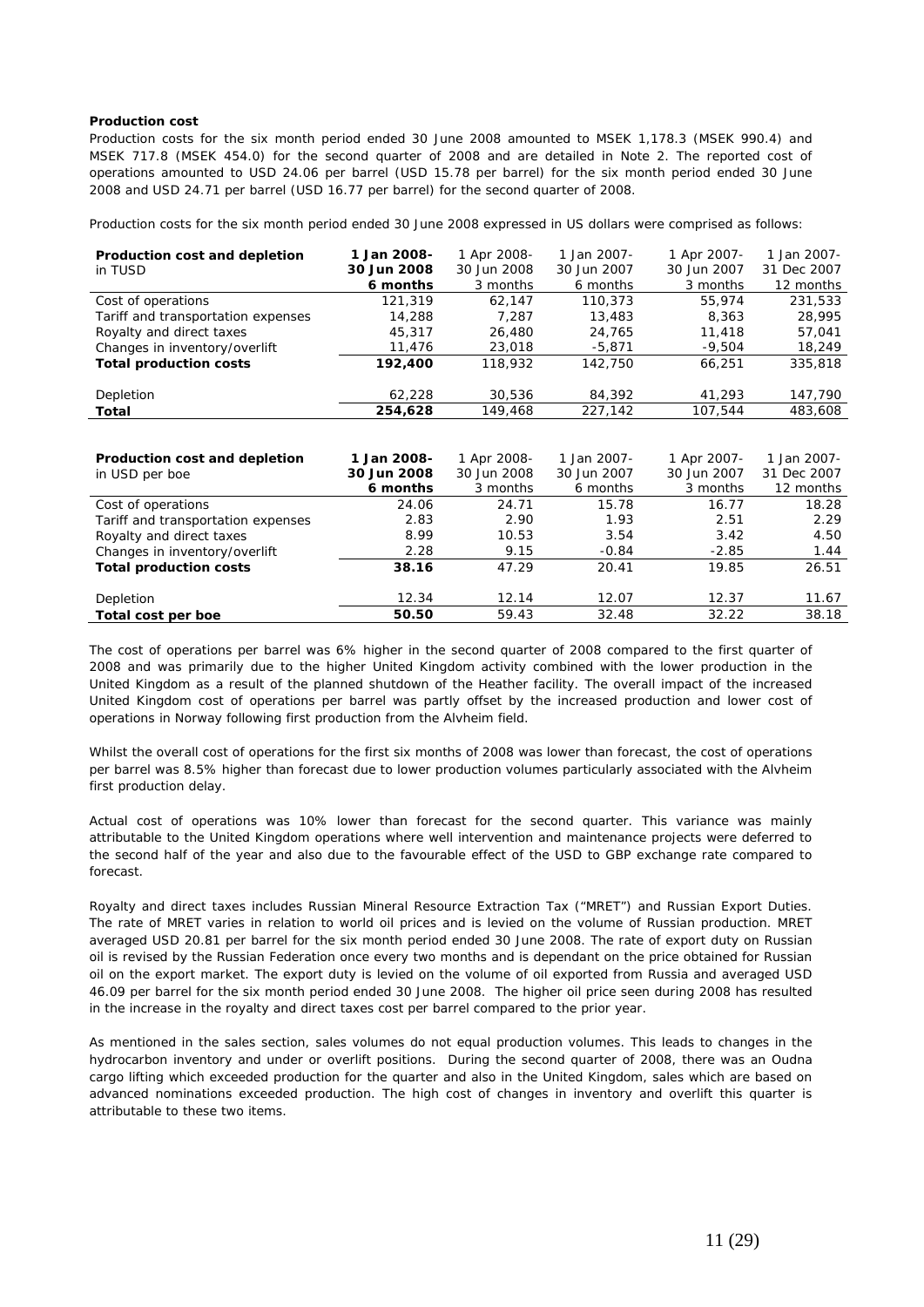# **Depletion**

Depletion of oil and gas properties for the six month period ended 30 June 2008 amounted to MSEK 381.1 (MSEK 585.5) and MSEK 182.5 (MSEK 283.3) for the second quarter of 2008 and is detailed in Note 3. The overall depletion charge is lower than the comparative period due mainly to the lower production volumes from the Oudna and United Kingdom fields in the six month period ended 30 June 2008. The depletion rate per barrel in the six month period ended 30 June 2008 is 4% lower than forecast.

### **Write off**

Write off of oil and gas properties for the six month period ended 30 June 2008 amounted to MSEK 188.6 (MSEK 81.9) and MSEK 93.1 (MSEK 45.3) for the second quarter of 2008. Exploration and appraisal project costs are capitalised as they are incurred and then reviewed on a regular basis to assess their future recoverability. When a decision is made not to proceed with a project the relevant costs are expensed.

During the first quarter of 2008, the Ridgewood exploration well 12/17b-1 on Licence P1301 in the North Sea and the Nyal-1 exploration well in Sudan Block 5B were plugged and abandoned as dry holes. In May 2008, the Wan Machar-1 well in Sudan Block 5B was plugged and abandoned as a dry hole. The costs associated with drilling of Wan Machar-1 have been written off in the second quarter of 2008 and amounted to MSEK 74.5.

#### **Sale of asset**

On 1 February 2008, Lundin Petroleum completed the sale of its wholly owned subsidiary Lundin Latina de Petróleos S.A. to PetroFalcon in exchange for approximately 57 million shares of PetroFalcon. International Financial Reporting Standards ("IFRS") requires that the shares of PetroFalcon received as consideration for the sale of Lundin Latina de Petróleos SA be recorded at the market price at the time of the completion of the transaction, the result of which is a gain amounting to MSEK 89.9. At the date of the transaction Lundin Petroleum through the investment in PetroFalcon continued to hold 42% of Lundin Latina de Petróleos S.A and this part was eliminated in the calculated gain on sale.

#### **Other income**

Other income for the six month period ended 30 June 2008 amounted to MSEK 0.9 (MSEK 1.0) and MSEK 0.5 (MSEK 0.6) for the second quarter of 2008 and represents fees and costs recovered by Lundin Petroleum from third parties.

## **General, administrative and depreciation expenses**

General, administrative and depreciation expenses for the six month period ended 30 June 2008 amounted to MSEK 84.7 (MSEK 108.8) and MSEK 47.8 (MSEK 57.8) for the second quarter of 2008. Depreciation charges amounted to MSEK 10.1 (MSEK 8.3) for the six month period ended 30 June 2008.

#### **Financial income**

Financial income for the six month period ended 30 June 2008 amounted to MSEK 212.7 (MSEK 58.5) and MSEK 42.7 (MSEK -0.5) for the second quarter of 2008 and is detailed in Note 4. Interest income for the six month period ended 30 June 2008 amounted to MSEK 20.3 (MSEK 16.2) and includes interest received on bank accounts of MSEK 17.9 (MSEK 13.9) and interest received on a loan to an associated company of MSEK 2.4 (MSEK 2.3).

Dividend income received for the six month period ended 30 June 2008 amounted to MSEK 6.5 (MSEK 18.1) and relates to distributions received from an unconsolidated investment in a company owning an interest in the Dutch gas processing and transportation infrastructure (NOGAT). The comparison period includes a dividend income relating to the interest in the Venezuelan company Baripetrol amounting to MSEK 14.4.

Other financial income amounting to MSEK 25.7 relates to the external portion of the value of the shares received from the associated company PetroFalcon for guaranteeing the Anadarko Petroleum acquisition. The income reported is after eliminating the portion equal to Lundin Petroleum's ownership percentage in PetroFalcon.

Net exchange gains for the six month period ended 30 June 2008 amounted to MSEK 158.3 (MSEK 21.8) and MSEK 3.1 (MSEK -28.6) for the second quarter of 2008. Exchange rate variations result primarily from fluctuations in the value of the USD against a pool of currencies which includes, amongst others, NOK, EUR and the Russian Rouble (RUR). Lundin Petroleum has USD denominated debt recorded in subsidiaries using a functional currency other than USD. The devaluation of the USD against the NOK and the RUR led to exchange gains being recorded in these subsidiaries. The exchange rate variations during the second quarter of 2008 were much less than the first quarter resulting in a much lower foreign exchange gain for the quarter.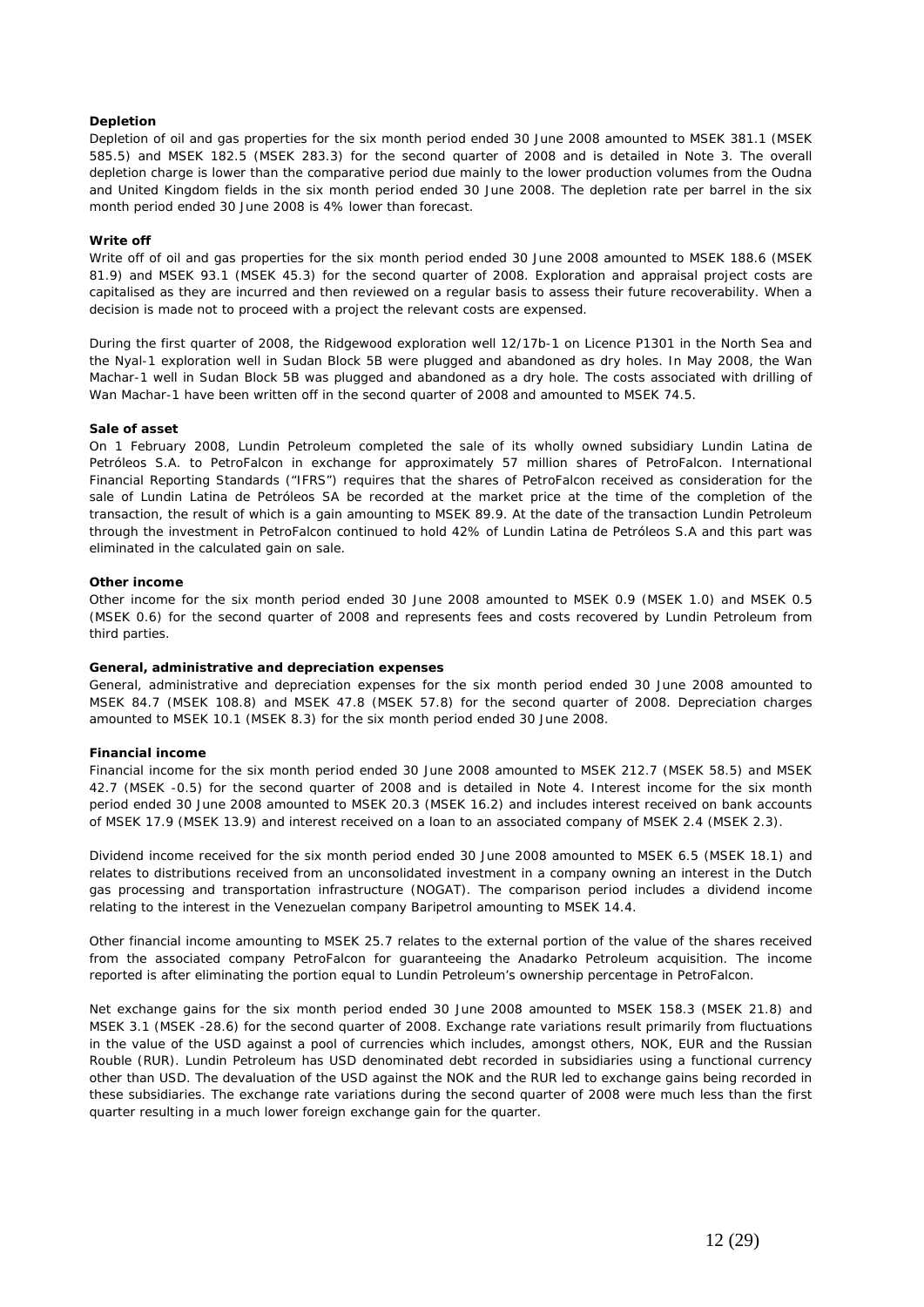# **Financial expense**

Financial expenses for the six month period ended 30 June 2008 amounted to MSEK 85.1 (MSEK 64.6) and MSEK 48.4 (MSEK 33.8) for the second quarter of 2008 and are detailed in Note 5. Interest expense for the six month period ended 30 June 2008 amounted to MSEK 55.0 (MSEK 41.9) and mainly relates to the bank loan facility.

The amortisation of financing fees for the six month period ended 30 June 2008 amounted to MSEK 4.1 (MSEK 0.3) and MSEK 2.0 (MSEK 0.2) for the second quarter of 2008. During the fourth quarter of 2007, Lundin Petroleum signed new credit facilities totalling USD one billion. The fees capitalised in relation to the new credit facilities will be amortised over the anticipated usage of the facility.

# **Result from share in associated company**

The result from share in associated company for the six months ended 30 June 2008 amounted to MSEK 44.3 (MSEK -) and consists of the 44.81% equity share of the result of PetroFalcon owned by Lundin Petroleum offset by the fair value adjustment to the investment in PetroFalcon arising from sale of Lundin Petroleum's subsidiary, Lundin Latina de Petroleos SA.

# **Tax**

The tax charge for the six month period ended 30 June 2008 amounted to MSEK 598.4 (MSEK 458.7) and MSEK 315.9 (MSEK 216.2) for the second quarter of 2008 and is detailed in Note 6.

The current tax charge of MSEK 251.4 (MSEK 328.9) for the six month period ended 30 June 2008 comprises current tax charges in, primarily France, the Netherlands, Tunisia, Indonesia and Russia. The comparative period included significant current tax charges in the United Kingdom due to a lower level of capital investment in the comparative period, and Tunisia due to the higher profitability in the comparative period as a result of the higher volumes produced from the Oudna field.

The deferred tax charge for the six month period ended 30 June 2008 amounted to MSEK 347.1 (MSEK 129.8) and consists of corporation tax amounting to MSEK 323.7 (MSEK 102.5) and petroleum tax amounting to MSEK 23.4 (MSEK 27.3). The deferred tax charge is higher for the first six months of 2008 as compared to the comparative period due primarily to the tax on unrealised foreign exchange gains in Norway in the first quarter of 2008, and the higher level of capital investment in the United Kingdom in 2008 compared to the first six months of 2007.

Included in the deferred tax charge is a charge of MSEK 955.6 due to timing differences in the rate of depletion of oil and gas assets between accounting and fiscal reporting, partly offset by tax losses carried forward in Norway, United Kingdom and the Netherlands, amounting to MSEK 570.5, MSEK 43.6 and MSEK 41.1 respectively. The deferred petroleum tax charge relates to Petroleum Revenue Tax (PRT) in the United Kingdom.

The Group operates in various countries and fiscal regimes where corporate income tax rates are different from the regulations in Sweden. Corporate income tax rates for the Group vary between 24% and 78%. Currently the majority of the Group's profit is derived from the United Kingdom where the effective tax rate amounts to 50%. The effective tax rate for the Group for the six month period ended 30 June 2008 amounts to approximately 44% and is lower than forecast due to the non-taxable gains in relation to the sale of Lundin Latina de Petróleos S.A. and the financial income derived from the shares received from PetroFalcon for the guarantee. In addition, MSEK 5.0 was received in the second quarter relating to a prior year corporation tax claim in the United Kingdom.

#### **Minority interest**

The net result attributable to minority interest for the six month period ended 30 June 2008 amounted to MSEK -3.7 (MSEK -13.8) and MSEK -10.6 (MSEK -10.9) for the second quarter of 2008 and relates primarily to the minority portion of the Russian subsidiaries which are fully consolidated.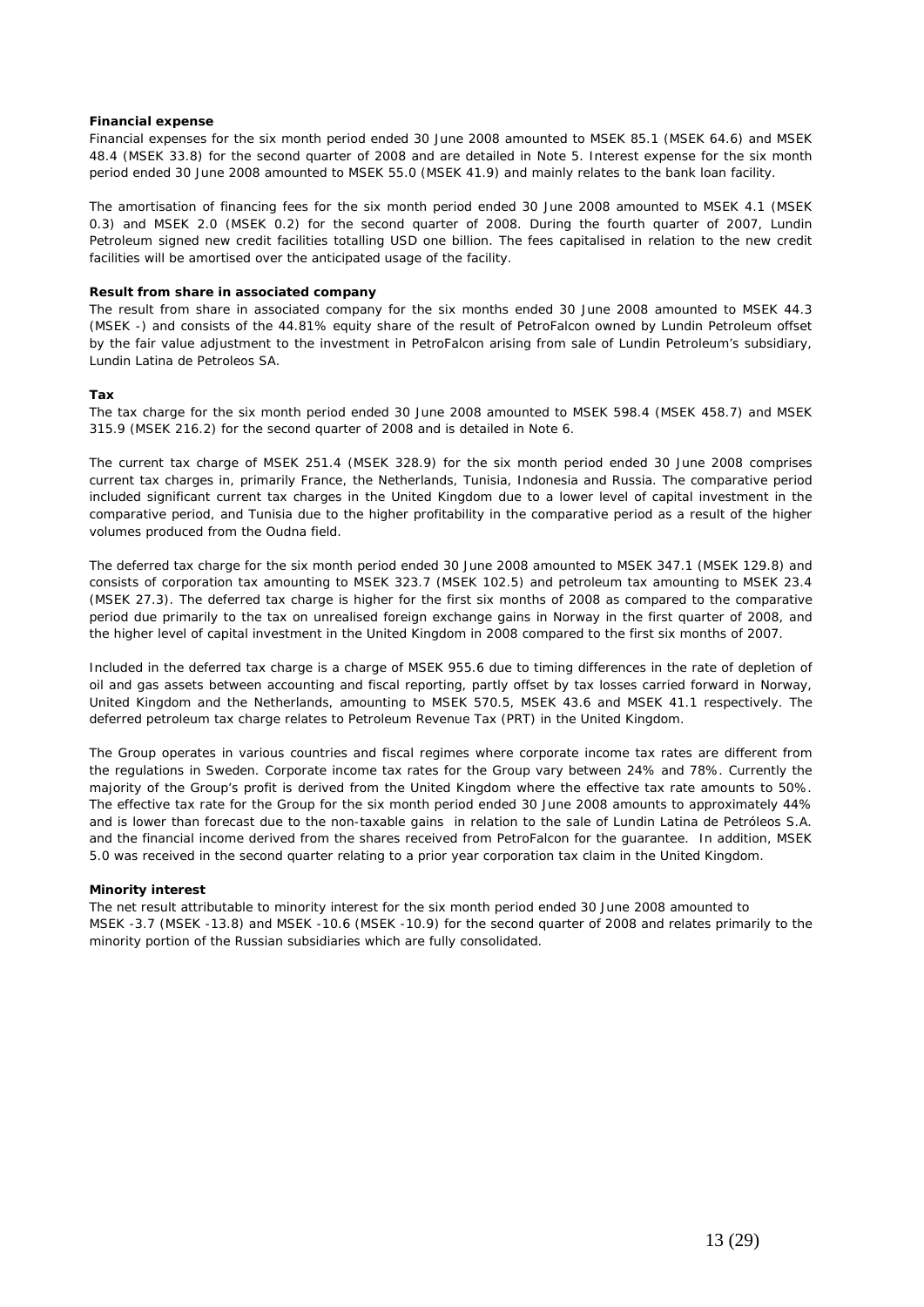# **BALANCE SHEET**

#### **Non-current assets**

Oil and gas properties as at 30 June 2008 amounted to MSEK 17,617.6 (MSEK 16,776.1) and are detailed in Note 7. Development and exploration expenditure incurred for the six month period ended 30 June 2008 is as follows:

| Development expenditure  | 1 Jan 2008-<br>30 Jun 2008 | 1 Apr 2008-<br>30 Jun 2008 | 1 Jan 2007-<br>30 Jun 2007 | 1 Apr 2007-<br>30 Jun 2007 | 1 Jan 2007-<br>31 Dec 2007 |
|--------------------------|----------------------------|----------------------------|----------------------------|----------------------------|----------------------------|
| in MSEK                  | 6 months                   | 3 months                   | 6 months                   | 3 months                   | 12 months                  |
| United Kingdom           | 580.7                      | 219.0                      | 245.3                      | 102.5                      | 776.6                      |
| France                   | 49.2                       | 44.5                       | 98.7                       | 52.1                       | 115.6                      |
| Norway                   | 441.3                      | 220.0                      | 525.4                      | 304.9                      | 1,062.4                    |
| <b>Netherlands</b>       | 38.8                       | 15.8                       | 17.5                       | 8.0                        | 48.9                       |
| Indonesia                | 39.2                       | 18.0                       | 14.9                       | 9.5                        | 29.7                       |
| Russia                   | 59.5                       | 20.1                       | 76.9                       | 36.1                       | 221.6                      |
| Tunisia                  | 6.1                        | 2.8                        | 32.0                       | 1.3                        | 55.9                       |
| Development expenditures | 1.214.8                    | 540.2                      | 1.010.7                    | 514.4                      | 2.310.7                    |

| <b>Exploration expenditure</b>  | 1 Jan 2008- | 1 Apr 2008- | 1 Jan 2007-              | 1 Apr 2007- | 1 Jan 2007- |
|---------------------------------|-------------|-------------|--------------------------|-------------|-------------|
|                                 | 30 Jun 2008 | 30 Jun 2008 | 30 Jun 2007              | 30 Jun 2007 | 31 Dec 2007 |
| in MSEK                         | 6 months    | 3 months    | 6 months                 | 3 months    | 12 months   |
| United Kingdom                  | 60.4        | 29.7        | 50.2                     | 8.0         | 401.9       |
| France                          | 3.4         | 1.4         | 2.4                      | 1.7         | 4.6         |
| Norway                          | 405.8       | 150.1       | 66.3                     | 42.6        | 476.6       |
| Indonesia                       | 8.9         | 3.9         | 31.6                     | 18.0        | 98.3        |
| Russia                          | 182.9       | 117.4       | 108.9                    | 76.1        | 300.5       |
| Sudan                           | 124.3       | 60.1        | 61.6                     | 60.9        | 141.4       |
| Ethiopia                        | 17.6        | 8.6         | 14.0                     | 5.8         | 56.5        |
| Vietnam                         | 28.0        | 24.7        | 16.1                     |             | 47.4        |
| Cambodia                        | 15.2        | 1.6         | $\overline{\phantom{a}}$ |             |             |
| Congo (Brazzaville)             | 6.4         | 2.8         | 19.4                     | 1.2         | 28.5        |
| Other                           | 36.3        | 23.0        | 22.1                     | 11.5        | 61.7        |
| <b>Exploration expenditures</b> | 889.2       | 423.3       | 392.6                    | 225.8       | 1.617.4     |

Other tangible assets as at 30 June 2008 amounted to MSEK 105.1 (MSEK 103.8).

The book value for goodwill in relation to the acquisition of the Russian business in 2006 amounted to MSEK 715.2 (MSEK 763.5) as at 30 June 2008. The movement in book value results from a change in exchange rate used for the consolidation of the financial statements.

Financial assets as at 30 June 2008 amounted to MSEK 857.0 (MSEK 538.9) and are detailed in Note 8. Share in associated company amounting to MSEK 456.5 (MSEK -) relates to the 44.81% share in PetroFalcon. Shares and participations amounted to MSEK 117.5 (MSEK 245.7) as at 30 June 2008. The reduction in Shares and participations is attributable to the sale of the 5 percent shareholding in Baripetrol, held by Lundin Latina de Petróleos S.A. which was sold to PetroFalcon on 1 February 2008. Restricted cash as at 30 June 2008 amounted to MSEK - (MSEK 23.8). Capitalised financing fees as at 30 June 2008 amounted to MSEK 72.6 (MSEK 63.4) and relate to the costs incurred in establishing the new bank credit facility and are being amortised over the period of estimated usage of the facility. Long-term receivables as at 30 June 2008 amounted to MSEK 37.8 (MSEK 62.5) and relate to an amount paid to BNP Paribas to fund a bank loan held in a Russian jointly controlled entity. Derivative instruments as at 30 June 2008 amounts to MSEK 16.1 (MSEK -) and relate to the long term portion of the fair value of the interest rate swap entered into on 8 January 2008. Other financial assets as at 30 June 2008 amounted to MSEK 156.4 (MSEK 143.5) and mainly represent VAT paid on exploration and development costs in Russia that is expected to be recovered from VAT received on future project revenues.

The deferred tax asset as at 30 June 2008 amounted to MSEK 145.4 (MSEK 121.9).

# **Current assets**

Receivables and inventories amounted to MSEK 1,818.1 (MSEK 1,543.4) as at 30 June 2008 and are detailed in Note 9. Inventories include hydrocarbons and consumable well supplies. The short-term receivable relates to the short term portion of the BNP Paribas funding described in financial assets above. Corporation tax receivables as at 30 June 2008 amounted to MSEK 419.0 (MSEK 396.1) and relate primarily to a tax refund due in Norway for exploration expenditure incurred during 2007.

Cash and cash equivalents as at 30 June 2008 amounted to MSEK 214.4 (MSEK 483.5).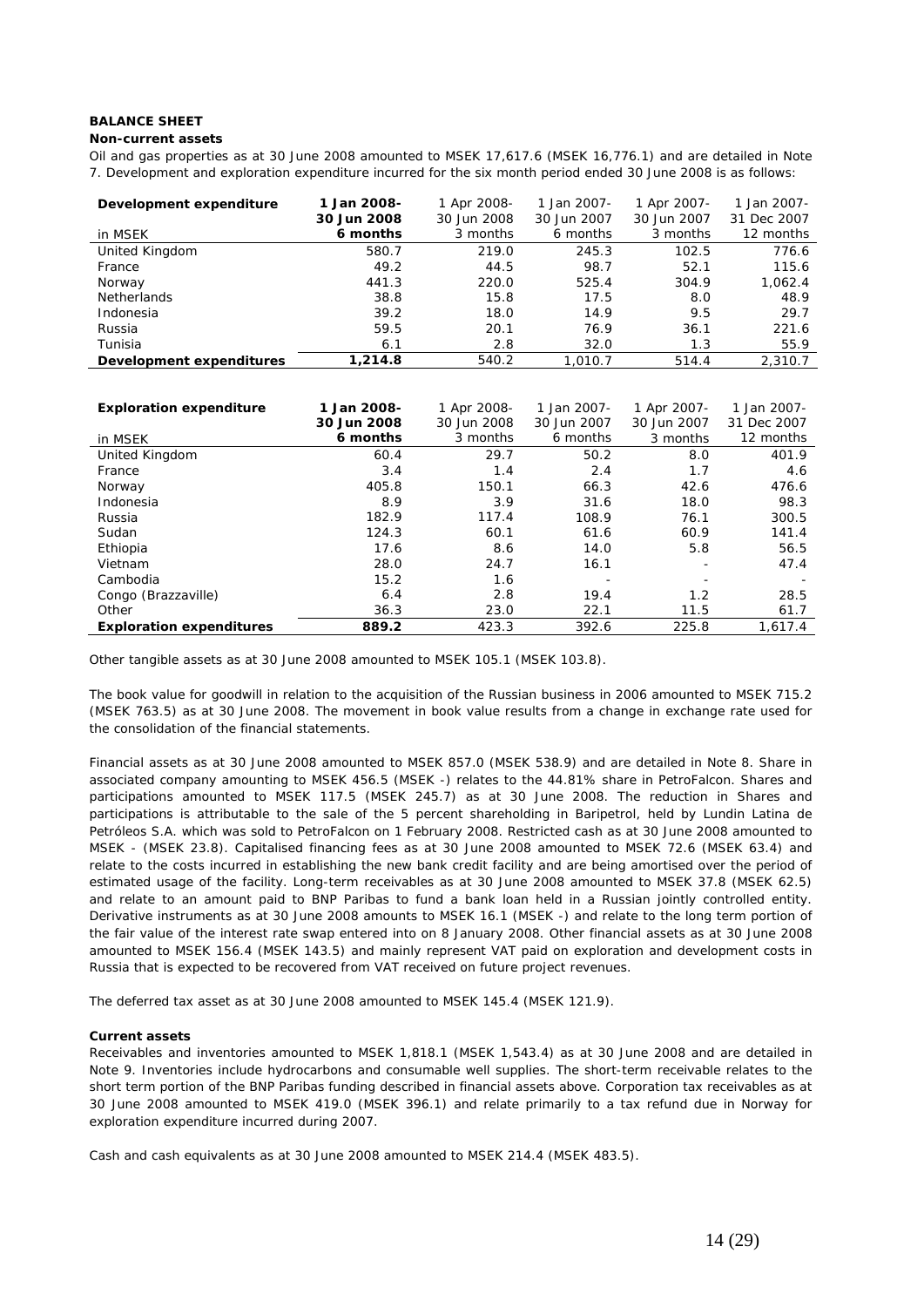#### **Non-current liabilities**

Provisions as at 30 June 2008 amounted to MSEK 4,949.5 (MSEK 4,771.4) and are detailed in Note 10. This amount includes a provision for site restoration of MSEK 689.8 (MSEK 700.8).

The provision for deferred tax amounted to MSEK 4,223.1 (MSEK 4,037.8) and is mainly arising on the excess of book value over the tax value of oil and gas properties and the deferred tax gross up of the excess purchase price allocated to the Russian assets acquired in 2006. In accordance with IFRS the amounts for deferred tax asset have been offset against the deferred tax liability where offsetable. The net deferred tax liability includes tax losses carry forward relating primarily to Norway and United Kingdom, MSEK 1,232.9 and MSEK 289.2 respectively.

Long term interest bearing debt amounted to MSEK 3,510.2 (MSEK 2,740.2) as at 30 June 2008. On 26 October 2007 a new credit facility was entered into to repay the existing facility, to provide liquidity for the Company's operations and to enable the funding of potential new projects and acquisition opportunities. The financing facilities consist of a USD 850 million revolving borrowing base and letter of credit facility and a USD 150 million unsecured corporate facility. The facilities were fully underwritten by BNP Paribas and sub-underwriters Bank of Scotland and Royal Bank of Scotland. The cash drawings outstanding under the credit facility amounted to MUSD 578.0 as at 30 June 2008.

The long term interest bearing debt also includes the long-term portion of a bank loan drawn by a jointly controlled entity in Russia.

Lundin Petroleum has, through its subsidiary Lundin Malaysia BV, entered into three Production Sharing Contracts (PSC) with Petroliam Nasional Berhad, the oil and gas company of the Government of Malaysia ("Petronas"), in respect of the licenses PM308A, PM308B and SB303 in Malaysia. BNP Paribas, on behalf of Lundin Malaysia BV has issued bank guarantees in support of the work commitments in relation to these PSCs amounting to MUSD 113.8.

# **Current liabilities**

Current liabilities as at 30 June 2008 amounted to MSEK 1,600.8 (MSEK 1,767.4) and are detailed in Note 11. The overlift position as at 30 June 2008 amounted to MSEK 169.7 (MSEK 151.3). Joint venture creditors as at 30 June 2008 amounted to MSEK 811.9 (MSEK 898.3) and mainly relate to the amounts payable for the development activities in progress in Norway and United Kingdom and ongoing operational costs. Short-term interest bearing debt as at 30 June 2008 amounted to MSEK 41.5 (MSEK 44.3) and relates to the current portion of a bank loan drawn by a jointly controlled entity in Russia. Tax payable amounted as at 30 June 2008 to MSEK 218.3 (MSEK 213.2). The short term portion of the fair value of the interest rate swap entered into on 8 January 2008 included in current liabilities as at 30 June 2008 amounted to MSEK 8.0 (MSEK -).

# **SUBSEQUENT EVENTS**

The sale of the Jotun field in Norway for an amount of MNOK 72.0 effective 1 January 2008 was completed on 31 July 2008.

#### **Parent company**

The business of the Parent Company is investment in and management of oil and gas assets. The net result for the parent company amounted to MSEK -7.4 (MSEK 36.8) for the six month period ended 30 June 2008 and MSEK -1.5 (MSEK -29.7) for the second quarter of 2008.

The result included general and administrative expenses of MSEK 22.3 (MSEK 20.9) for the six month period ended 30 June 2008 and MSEK 10.8 (MSEK 11.7) for the second quarter of 2008. Interest income derived from loans to subsidiary companies amounted to MSEK 5.8 (MSEK 16.9) for the six month period ended 30 June 2008. Currency exchange losses amounted to MSEK 0.4 (MSEK -31.9) for the six month period ended 30 June 2008.

An amount of MSEK 1.7 is included as a current payable towards a related party. No deferred tax asset has been recorded against the historic losses incurred by the Parent Company because of uncertainty as to the timing of their utilisation.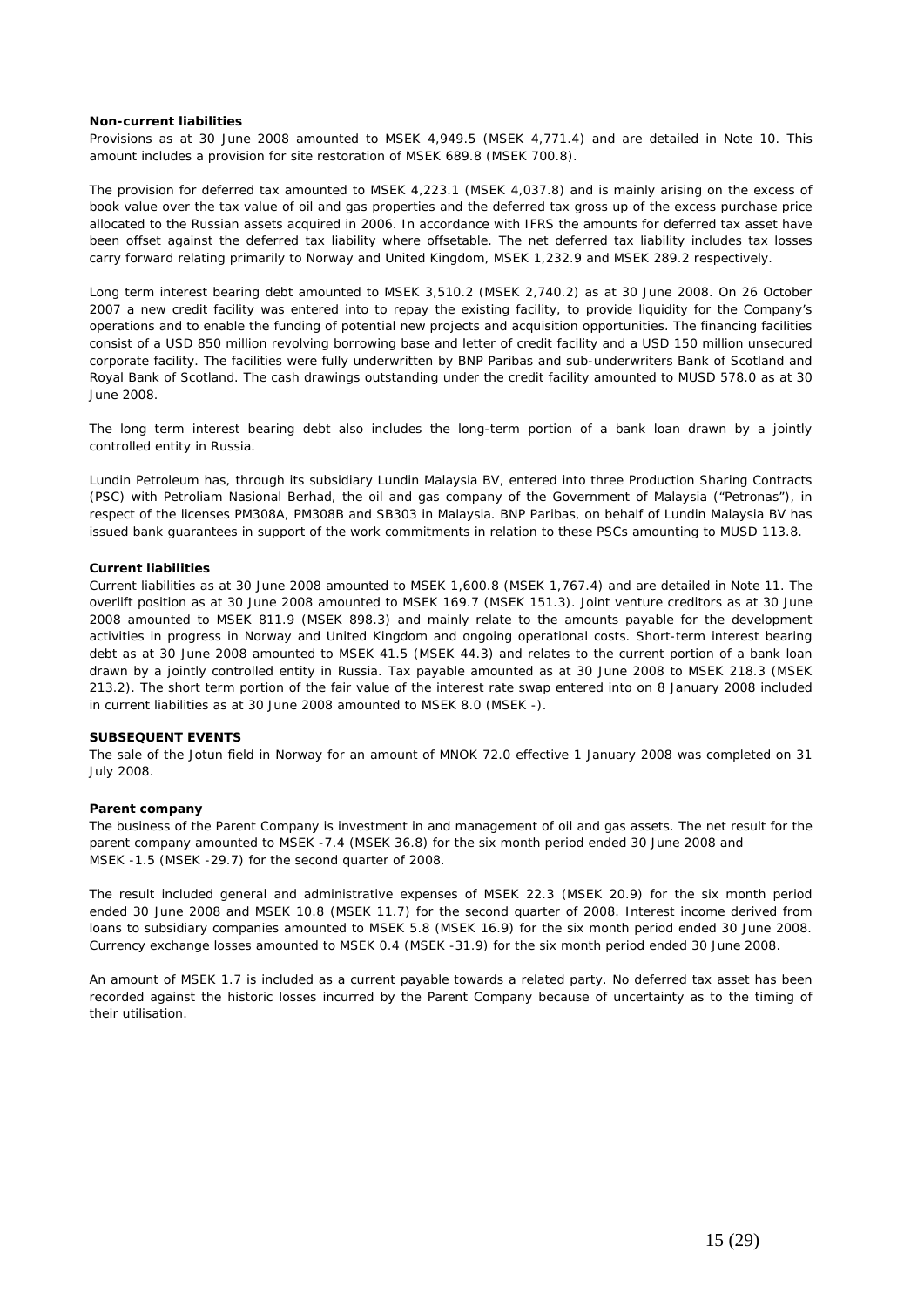# **SHARE DATA**

Lundin Petroleum AB's issued share capital at 30 June 2008 amounted to SEK 3,179,106 represented by 317,910,580 shares with a quota value of SEK 0.01 each. Included in the number of shares issued at 30 June 2008 is an amount of 1,275,500 shares which had been issued but not registered.

The following incentive warrants have been issued under the Group's incentive programme for employees. The incentive warrants outstanding at the end of the period and their expiry date and exercise prices are shown below:

|                      | Issued 2006  | Issued 2007            |
|----------------------|--------------|------------------------|
| Exercise price (SEK) | 97.40        | 78.05                  |
| Number authorised    | 3,250,000    | 3,950,000              |
| Number outstanding   | 2,996,000    | 3,357,500 <sup>1</sup> |
| Exercise period      | 15 June 2007 | 1 Dec 2008             |
|                      | -31 May 2009 | - 31 May 2010          |

 $1$  Maximum number of options outstanding. The number is dependent on the achievement of certain performance conditions.

In 2007 Lundin Petroleum implemented a Long-Term Incentive Plan (LTIP) consisting of a Share Option Plan and a Performance Share Plan. Employees had the choice to select either the Share Option Plan, the Performance Share Plan or a 50/50 allocation of both. Both plans have a performance condition relative to Total Shareholder Return (TSR) attached to their allocation. The options under the Share Option Plan will be issued between 0 and 100% of the options granted and the shares under the Performance Share Plan will be issued between 50 and 100% of the award of shares. Under the Performance Share Plan, Lundin Petroleum made a conditional award of 67,751 shares. In June 2007, Lundin Petroleum acquired 68,000 of its own shares to fully hedge its potential obligation under the Performance Share Plan.

In addition to these incentive warrants, 642,500 incentive warrants were acquired and converted to Lundin Petroleum incentive warrants and another 371,500 incentive warrants in Lundin Petroleum were issued in connection with the acquisition of Valkyries. The number of incentive warrants associated with the Valkyries acquisition outstanding at 30 June 2008 amounted to 287,500 with an exercise price in the range 81.50 – 97.40 SEK with various exercise periods up to 31 May 2009.

In 2008 Lundin Petroleum implemented a new Long-Term Incentive Plan (LTIP) consisting of a Unit Bonus Plan which provides for an annual grant of units that will lead to a cash payment at vesting. The share price for determining the cash payment at the end of each vesting period will be the 5 trading day average closing Lundin Petroleum share price prior to and following the actual vesting date. In June 2008 Lundin Petroleum acquired 797,000 of its own shares to fully hedge its potential cash obligation under the 2008 LTIP. Such acquisitions have been approved by the Board as supported by an authorisation from the shareholders at the annual general meeting.

# **ACCOUNTING PRINCIPLES**

The financial statements of the Group have been prepared in accordance with International Accounting Standard (IAS) 34, Interim Reporting, and the Swedish Annual Accounts Act (1995:1554). The accounting policies adopted are consistent with those followed in the preparation of the Group's annual financial statements for the year ended 31 December 2007.

The financial statements of the Parent Company are prepared in accordance with accounting principles generally accepted in Sweden, applying RFR 2.1 Reporting for legal entities and the Annual Accounts Act (1995:1554). RFR 2.1 requires the Parent Company to use similar accounting principles as for the Group, i.e. IFRS to the extent allowed by RFR 2.1. The Parent Company's accounting principles do not in any material respect deviate from the Group principles.

#### **RISKS AND UNCERTAINTIES**

The major risk the Group faces is the nature of oil and gas exploration and production itself. Oil and gas exploration, development and production involve high operational and financial risks, which even a combination of experience, knowledge and careful evaluation may not be able to fully eliminate or which are beyond the Company's control. Lundin Petroleum's long-term commercial success depends on its ability to find, acquire, develop and commercially produce oil and natural gas reserves. A future increase in Lundin Petroleum's reserves will depend not only on its ability to explore and develop any properties Lundin Petroleum may have from time to time, but also on its ability to select and acquire suitable producing properties or prospects. In addition, there is no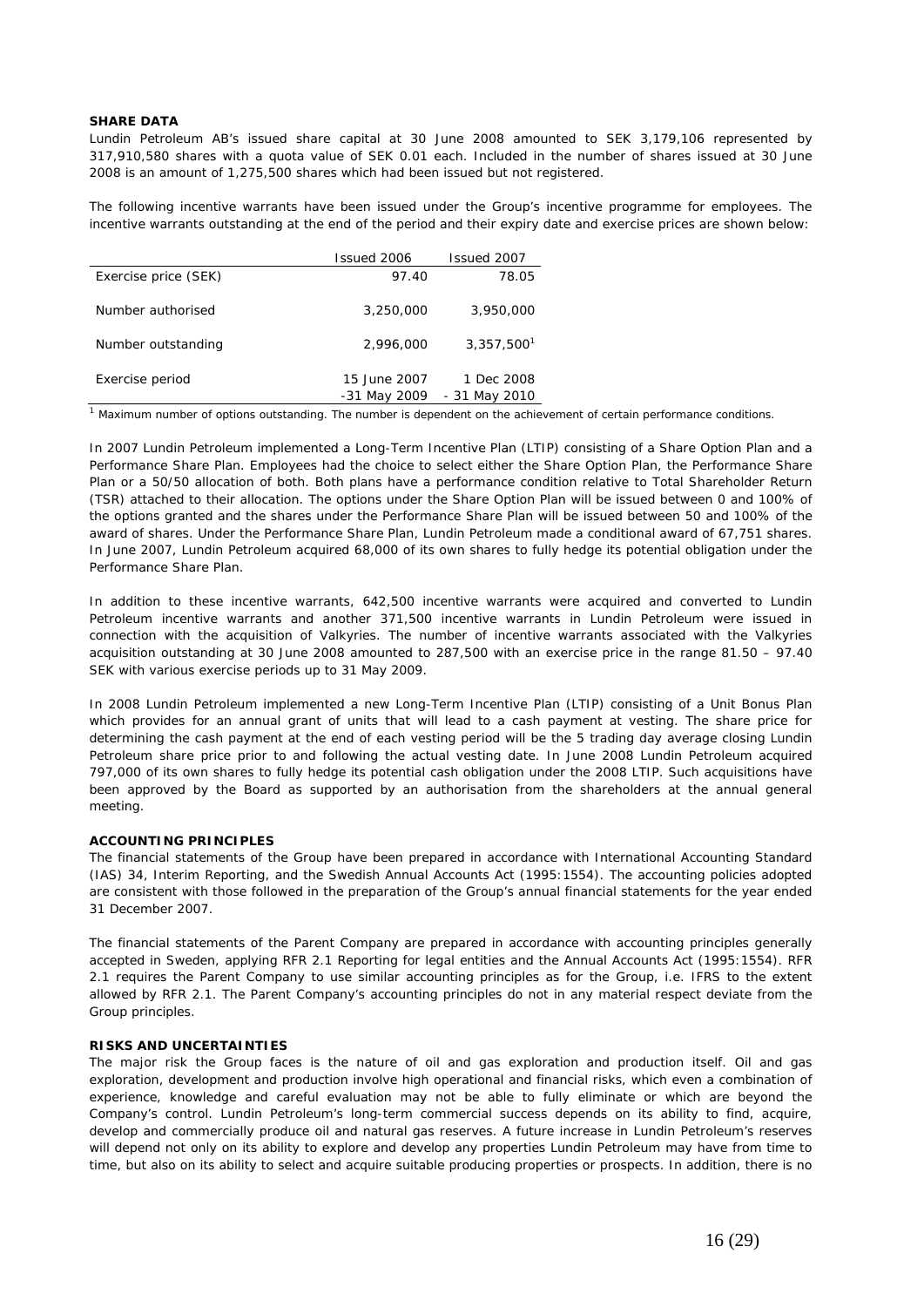assurance that commercial quantities of oil and gas will be discovered or acquired by Lundin Petroleum. Other risks can be categorized into either Operational Risks or Financial Risks.

# **Operational risk**

The Group faces a number of risks and uncertainties in the areas of operation which may have an adverse impact on its ability to successfully pursue its exploration, appraisal and development plans as well as on its production of oil and gas. A more detailed analysis of the operational risks faced by Lundin Petroleum is given in the Company's annual report for 2007.

Lundin Petroleum is, and will be, actively engaged in oil and gas operations in various countries. Risks may arise in changes in laws affecting foreign ownership, government participation, taxation, royalties, duties, rates of exchange and exchange control. Further, certain aspects of Lundin Petroleum's exploration and production programmes require the consent or favourable decisions of governmental bodies. In addition, Lundin Petroleum's exploration, development and production activities may be subject to political and economic uncertainties, expropriation of property and cancellation or modification of contract rights, taxation, royalties, duties, foreign exchange restrictions and other risks arising out of foreign governmental sovereignty over the areas in which Lundin Petroleum's operations are conducted, as well as risks of loss in some countries due to civil strife, acts of war, guerrilla activities and insurrection.

# **Financial risk**

As an international oil and gas exploration and production company operating globally, Lundin Petroleum is exposed to financial risks such as fluctuations in oil price, currency rates, interest rates as well as liquidity and credit risks. The Company shall seek to control these risks through sound management practice and the use of internationally accepted financial instruments, such as oil price and interest rate hedges. Lundin Petroleum uses financial instruments solely for the purpose of minimising risks in the Company's business. A more detailed analysis of the financial risks faced by Lundin Petroleum and how it addresses these risks is given in the Company's annual report for 2007.

# **Derivative financial instruments**

The Group entered into an interest hedging contract on 10 January 2008, fixing the LIBOR rate of interest at 3.75% p.a. on MUSD 200 of the Group's USD borrowings for the period January 2008 to January 2012. The interest rate contract relates to the current credit facility. Under IAS 39, the interest rate contract is effective and qualifies for hedge accounting. Changes in fair value of this contract are charged directly to equity. At 30 June 2008, the asset recognised in the balance sheet amounted to MSEK 16.1, representing the long-term portion of the fair value of the outstanding part of the interest rate contract and a liability in the balance sheet amounting to MSEK 8.0 representing the short-term portion of the fair value of the outstanding part of the interest rate contract.

## **EXCHANGE RATES**

For the preparation of the financial statements for the six month period ended 30 June 2008, the following currency exchange rates have been used.

|                  | Average | Period end |
|------------------|---------|------------|
| 1 EUR equals SEK | 9.3753  | 9.4703     |
| 1 USD equals SEK | 6.1240  | 6.0075     |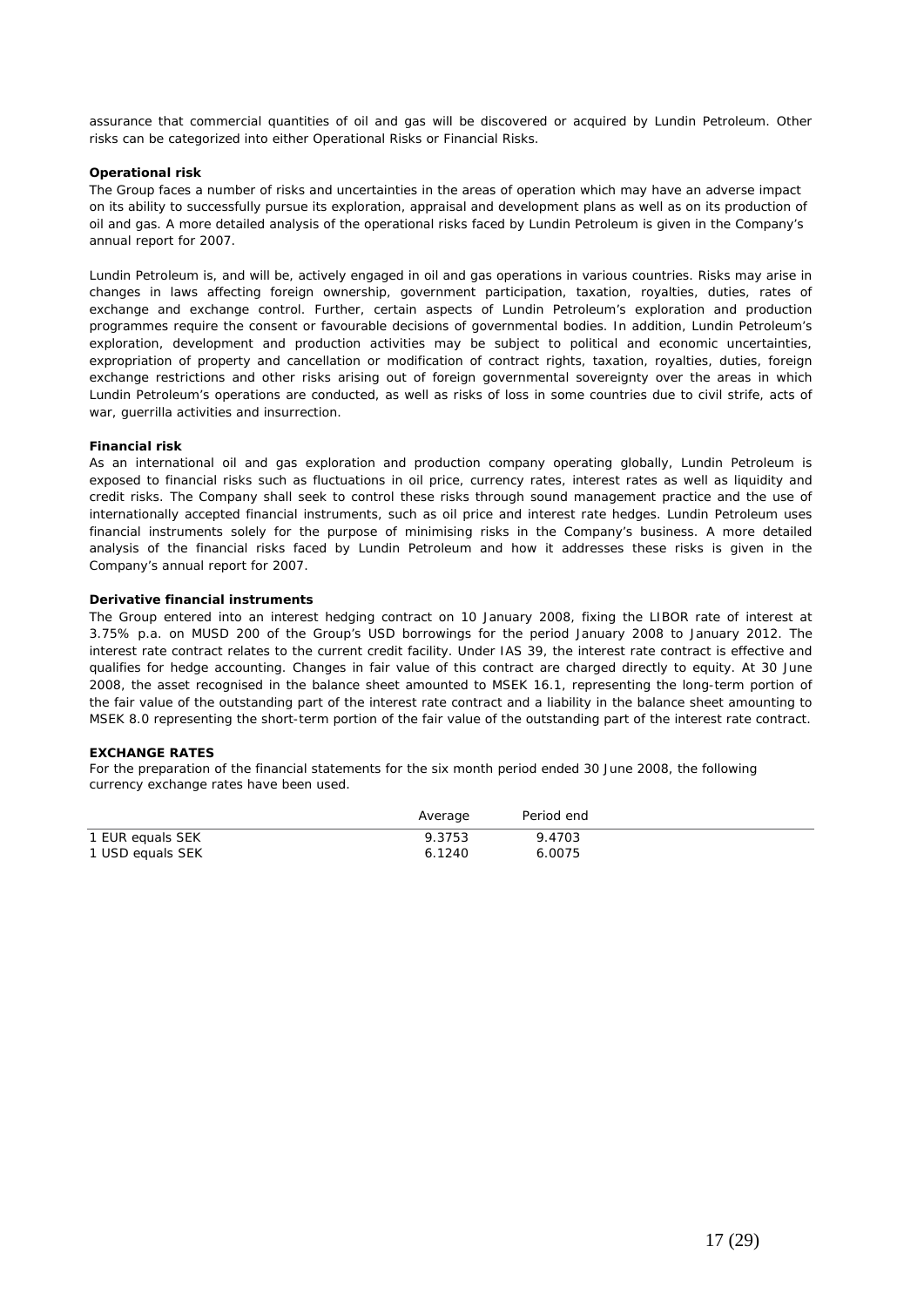# CONSOLIDATED INCOME STATEMENT<<

|                                                         |        | 1 Jan 2008-<br>30 Jun 2008   | 1 Apr 2008-<br>30 Jun 2008 | 1 Jan 2007-<br>30 Jun 2007 | 1 Apr 2007-<br>30 Jun 2007 | 1 Jan 2007-<br>31 Dec 2007 |
|---------------------------------------------------------|--------|------------------------------|----------------------------|----------------------------|----------------------------|----------------------------|
| <b>Expressed in TSEK</b>                                | Note   | 6 months                     | 3 months                   | 6 months                   | 3 months                   | 12 months                  |
| <b>Operating income</b>                                 |        |                              |                            |                            |                            |                            |
| Net sales of oil and gas                                | 1      | 2,885,240                    | 1,686,269                  | 2,673,997                  | 1,354,422                  | 5,353,654                  |
| Other operating income                                  |        | 46,732                       | 22,409                     | 66,062                     | 33,635                     | 130,641                    |
|                                                         |        |                              |                            |                            |                            |                            |
|                                                         |        | 2,931,972                    | 1,708,678                  | 2,740,059                  | 1,388,057                  | 5,484,295                  |
| Cost of sales                                           |        |                              |                            |                            |                            |                            |
| Production costs<br>Depletion of oil and gas properties | 2<br>3 | $-1, 178, 255$<br>$-381,087$ | $-717,836$<br>$-182,471$   | $-990,403$<br>$-585,515$   | $-453,984$<br>$-283,298$   | $-2,266,911$<br>$-997,644$ |
| Write off of oil and gas properties                     |        | $-188,557$                   | $-93,137$                  | $-81,898$                  | $-45,287$                  | $-369,596$                 |
|                                                         |        |                              |                            |                            |                            |                            |
| <b>Gross profit</b>                                     |        | 1,184,073                    | 715,234                    | 1,082,243                  | 605,488                    | 1,850,144                  |
| Sale of asset                                           |        | 91,034                       |                            |                            |                            |                            |
| Other income                                            |        | 934                          | 504                        | 1,030                      | 550                        | 3,285                      |
| General, administration and<br>depreciation expenses    |        | $-84,735$                    | $-47,848$                  | $-108,770$                 | $-57,757$                  | $-172,045$                 |
|                                                         |        |                              |                            |                            |                            |                            |
| <b>Operating profit</b>                                 |        | 1,191,306                    | 667,890                    | 974,503                    | 548,281                    | 1,681,384                  |
| <b>Result from financial investments</b>                |        |                              |                            |                            |                            |                            |
| Financial income                                        | 4      | 212,726                      | 42,727                     | 58,540                     | $-486$                     | 266,556                    |
| Financial expenses                                      | 5      | $-85,111$                    | $-48,389$                  | $-64,628$                  | $-33,835$                  | $-137,429$                 |
|                                                         |        | 127,615                      | $-5,662$                   | $-6,088$                   | $-34,321$                  | 129,127                    |
| Result from share in associated                         |        |                              |                            |                            |                            |                            |
| company                                                 |        | 44,329                       | 23,008                     |                            |                            |                            |
| Profit before tax                                       |        | 1,363,250                    | 685,236                    | 968,415                    | 513,960                    | 1,810,511                  |
| Tax                                                     | 6      | $-598,432$                   | $-315,903$                 | $-458,671$                 | $-216,235$                 | $-858,037$                 |
|                                                         |        |                              |                            |                            |                            |                            |
| Net result                                              |        | 764,818                      | 369,333                    | 509,744                    | 297,725                    | 952,474                    |
| Net result attributable to:                             |        |                              |                            |                            |                            |                            |
| Shareholders of the parent company                      |        | 768,481                      | 379,918                    | 523,494                    | 308,649                    | 956,953                    |
| Minority interest                                       |        | $-3,663$                     | $-10,585$                  | $-13,750$                  | $-10,924$                  | -4,479                     |
| Net result                                              |        | 764,818                      | 369,333                    | 509,744                    | 297,725                    | 952,474                    |
| Earnings per share - SEK 1)                             |        | 2.43                         | 1.20                       | 1.66                       | 0.98                       | 3.04                       |
| Diluted earnings per share - SEK 1)                     |        | 2.43                         | 1.20                       | 1.66                       | 0.98                       | 3.03                       |
|                                                         |        |                              |                            |                            |                            |                            |

<sup>1</sup> Based on net result attributable to shareholders of the parent company.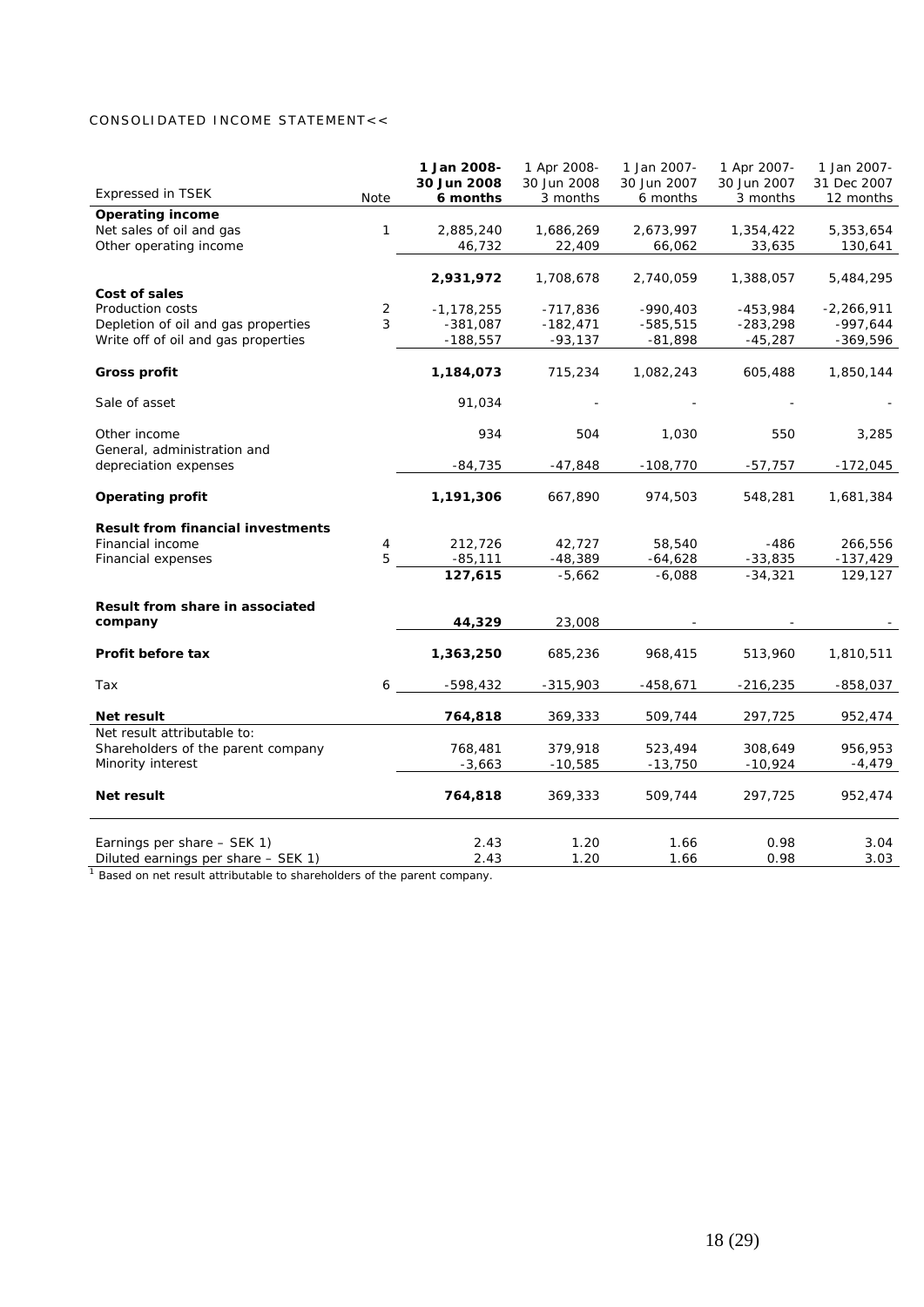# >> CONSOLIDATED BALANCE SHEET

|                                      |                | 30 June    | 31 December |
|--------------------------------------|----------------|------------|-------------|
| <b>Expressed in TSEK</b>             | Note           | 2008       | 2007        |
| <b>ASSETS</b>                        |                |            |             |
| <b>Non-current assets</b>            |                |            |             |
| Oil and gas properties               | $\overline{7}$ | 17,617,642 | 16,776,124  |
| Other tangible assets                |                | 105,097    | 103,766     |
| Goodwill                             |                | 715,179    | 763,521     |
| <b>Financial assets</b>              | 8              | 856,965    | 538,938     |
| Deferred tax $1$                     |                | 145,424    | 121,936     |
| <b>Total non-current assets</b>      |                | 19,440,307 | 18,304,285  |
| <b>Current assets</b>                |                |            |             |
| Receivables and inventory            | 9              | 1,818,111  | 1,543,383   |
| Cash and cash equivalents            |                | 214,413    | 483,452     |
| <b>Total current assets</b>          |                | 2,032,524  | 2,026,835   |
| <b>TOTAL ASSETS</b>                  |                | 21,472,831 | 20,331,120  |
|                                      |                |            |             |
| <b>EQUITY AND LIABILITIES</b>        |                |            |             |
| <b>Equity</b>                        |                |            |             |
| Shareholders equity                  |                | 10,156,172 | 9,705,949   |
| Minority interest                    |                | 1,256,134  | 1,346,164   |
| <b>Total equity</b>                  |                | 11,412,306 | 11,052,113  |
| <b>Non-current liabilities</b>       |                |            |             |
| Provisions $1$                       | 10             | 4,949,518  | 4,771,421   |
| Bank loans                           |                | 3,510,228  | 2,740,168   |
| <b>Total non-current liabilities</b> |                | 8,459,746  | 7,511,589   |
| <b>Current liabilities</b>           | 11             | 1,600,779  | 1,767,418   |
| TOTAL EQUITY AND LIABILITIES         |                | 21,472,831 | 20,331,120  |
|                                      |                |            |             |
| Pledged assets                       |                | 4,227,266  | 3,446,804   |
| Contingent liabilities               |                | 141,176    | 150,720     |

The 2007 amounts have been adjusted by MSEK 722.1 to reflect the offset of deferred tax asset against deferred tax liability.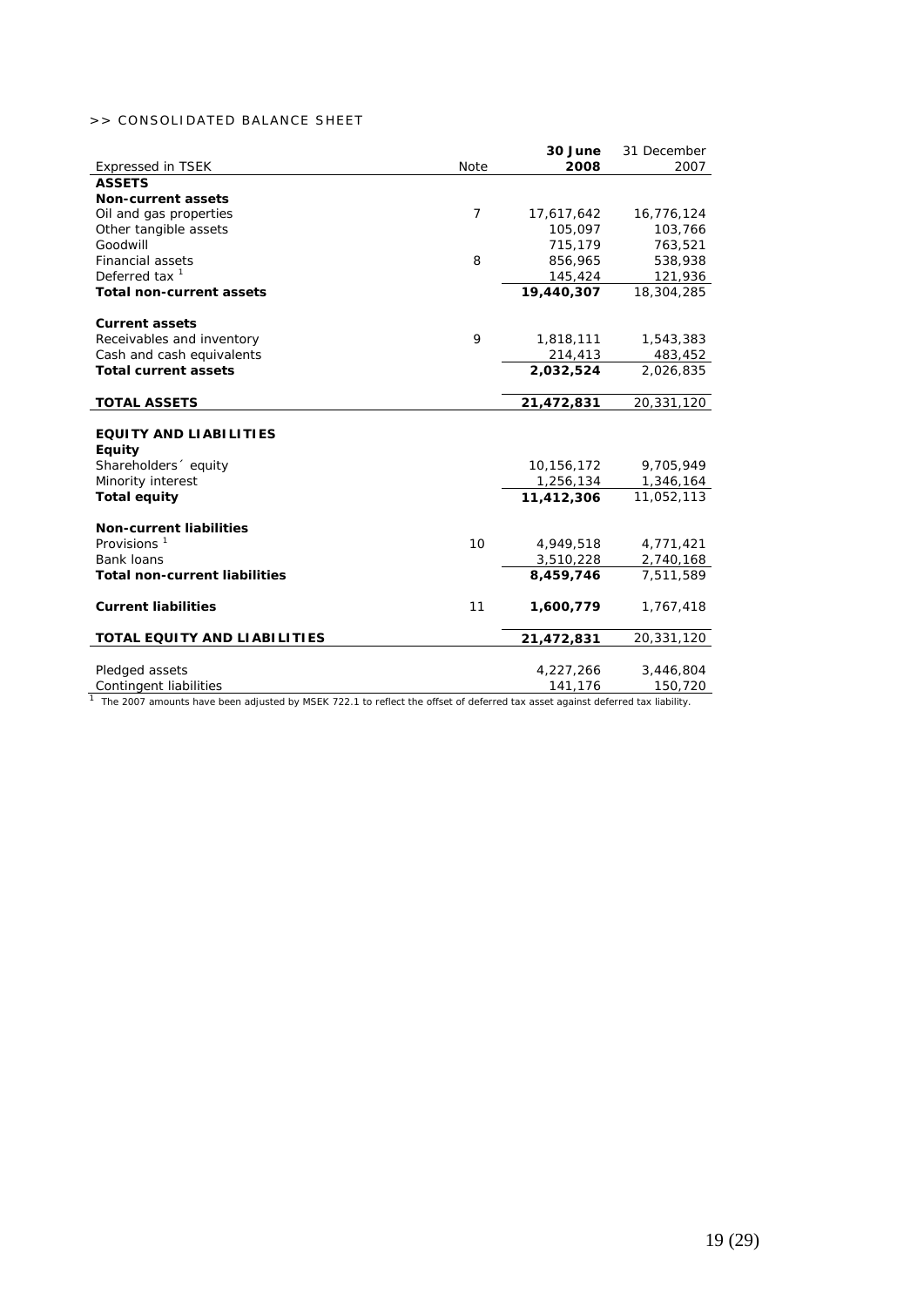# CONSOLIDATED STATEMENT OF CASH FLOW<<

| <b>Expressed in TSEK</b>                          | 1 Jan 2008-<br>30 Jun 2008 | 1 Apr 2008-<br>30 Jun 2008 | 1 Jan 2007-<br>30 Jun 2007 | 1 Apr 2007-<br>30 Jun 2007 | 1 Jan 2007-<br>31 Dec 2007 |
|---------------------------------------------------|----------------------------|----------------------------|----------------------------|----------------------------|----------------------------|
| Cash flow from operations                         | 6 months                   | 3 months                   | 6 months                   | 3 months                   | 12 months                  |
| Net result                                        | 764,818                    | 369,333                    | 509,744                    | 297,725                    | 952,474                    |
|                                                   |                            |                            |                            |                            |                            |
| Adjustments for non-cash related items            | 932,520                    | 594,181                    | 1,222,635                  | 671,783                    | 2,195,247                  |
| Interest received                                 | 25,065                     | 16,822                     | 12,412                     | 6,708                      | 29,751                     |
| Interest paid                                     | $-126,566$                 | $-75,636$                  | $-51,726$                  | $-18,523$                  | $-153,788$                 |
| Income taxes paid                                 | $-187,014$                 | 4,125                      | $-373,162$                 | $-278,746$                 | $-311,889$                 |
| Changes in working capital                        | $-405,632$                 | -401,763                   | 97,748                     | 280,059                    | 465,911                    |
| Total cash flow from operations                   | 1,003,191                  | 507,062                    | 1,417,651                  | 959,006                    | 3,177,706                  |
| Cash flow used for investments                    |                            |                            |                            |                            |                            |
| Investment in subsidiary assets                   |                            |                            |                            |                            | -67,760                    |
| Investment in associated company                  | $-170,500$                 |                            |                            |                            |                            |
| Change in other financial fixed assets            | 201                        | 2,076                      | 76                         | 103                        | $-6,170$                   |
| Other payments                                    | $-1,012$                   | $-619$                     | 12                         | 25                         | 622                        |
| Divestment of fixed assets                        | 3,061                      | 227                        |                            |                            |                            |
| Investment in oil and gas properties              | $-2,103,978$               | $-963,387$                 | $-1,749,594$               | $-766,671$                 | $-4,260,612$               |
| Investment in other tangible assets               | $-17,342$                  | $-8,530$                   | $-14,919$                  | $-9,402$                   | $-21,415$                  |
| Total cash flow used for investments              | $-2,289,570$               | $-970,233$                 | $-1,764,425$               | $-775,945$                 | -4,355,335                 |
| Cash flow from financing                          |                            |                            |                            |                            |                            |
| Investment in financial fixed asset               |                            |                            |                            |                            | $-106,784$                 |
| Changes in long-term bank loan                    | 982,928                    | 129,437                    | 627,555                    | 39,062                     | 1,516,102                  |
| Paid financing fees                               | $-13,053$                  | $-13,053$                  | $-5,986$                   | $-2,764$                   | $-71,181$                  |
| Purchase of own shares                            | $-72,224$                  | $-72,224$                  | $-4,395$                   | $-4,395$                   | $-4,395$                   |
| Proceeds from share issues                        | 142,072                    | 119,503                    | 53,035                     | 46,162                     | 61,207                     |
| Dividend paid to minority                         |                            | $\overline{\phantom{a}}$   |                            | $\overline{\phantom{a}}$   | -765                       |
| Total cash flow from financing                    | 1,039,723                  | 163,663                    | 670,209                    | 78,065                     | 1,394,184                  |
| Change in cash and cash equivalents               | $-246,656$                 | $-299,508$                 | 323,435                    | 261,126                    | 216,555                    |
| Cash and cash equivalents at the beginning of the |                            |                            |                            |                            |                            |
| period                                            | 483,452                    | 498,098                    | 297,221                    | 366,205                    | 297,221                    |
| Currency exchange difference in cash and cash     |                            |                            |                            |                            |                            |
| equivalents                                       | $-22,383$                  | 15,823                     | $-4,525$                   | $-11,200$                  | $-30,324$                  |
| Cash and cash equivalents at the end of the       |                            |                            |                            |                            |                            |
| period                                            | 214,413                    | 214,413                    | 616,131                    | 616,131                    | 483,452                    |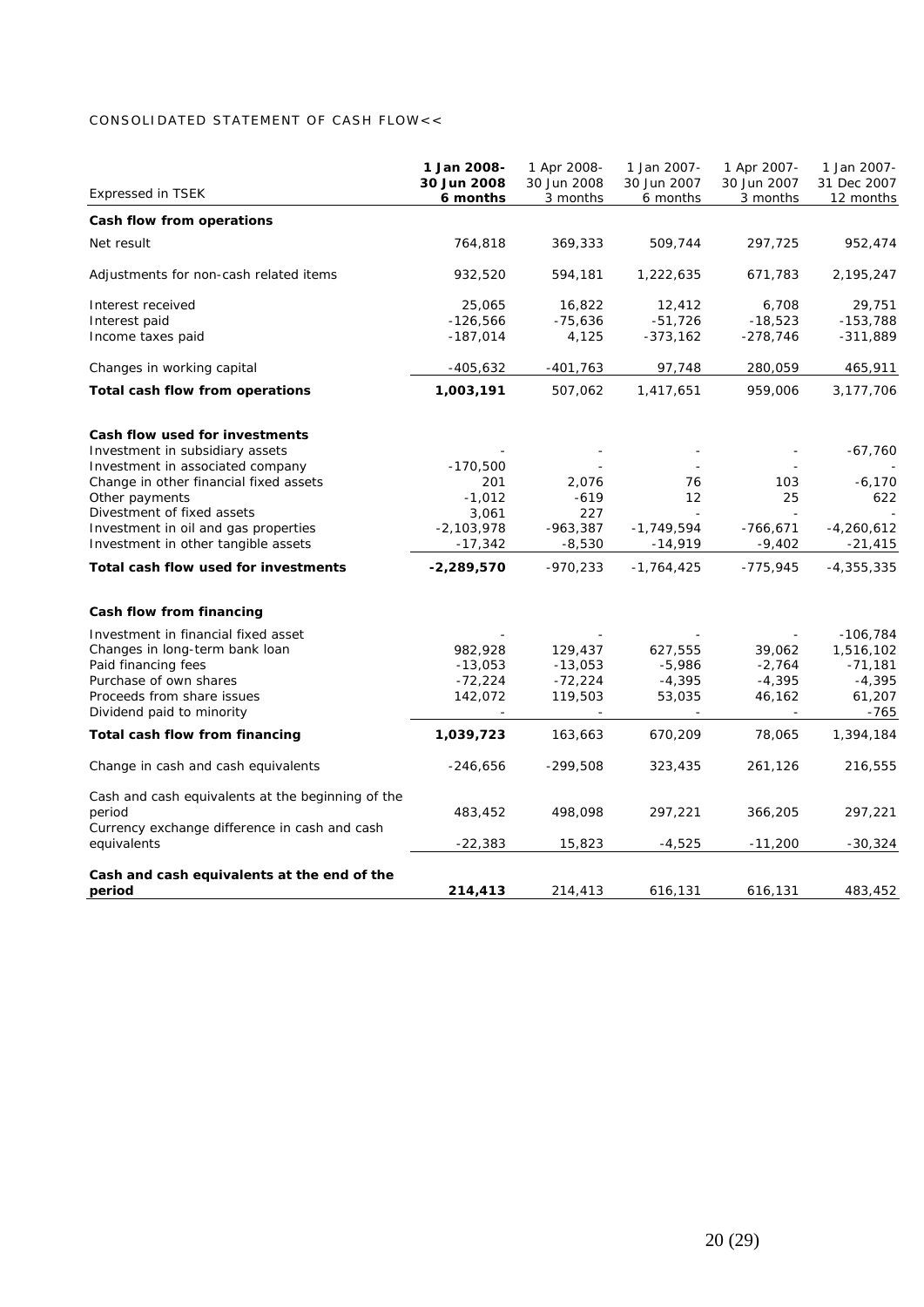# >>CONSOLIDATED STATEMENT OF CHANGES IN EQUITY

|                                                    |         | Additional       |                     |            |            |              |
|----------------------------------------------------|---------|------------------|---------------------|------------|------------|--------------|
|                                                    | Share   | paid-in-capital/ | Retained            |            | Minority   |              |
| <b>Expressed in TSEK</b>                           | capital | Other reserves   | earnings            | Net result | interest   | Total equity |
| Balance at 1 January 2007                          | 3,142   | 5,780,711        | 2,365,822           | 803,005    | 1,615,131  | 10,567,811   |
| Transfer of prior year net result                  |         |                  | 803,005             | $-803,005$ |            |              |
| Currency translation difference                    |         | 98,062           |                     |            | $-4,212$   | 93,850       |
| Change in fair value                               |         | $-7,567$         |                     |            |            | -7,567       |
| Income and expenses                                |         |                  |                     |            |            |              |
| recognised directly in equity                      |         | 90,495           |                     |            | $-4,212$   | 86,283       |
| Net result                                         |         |                  |                     | 523,494    | $-13,750$  | 509,744      |
| Total recognised income and<br>expense             |         | 90,495           |                     | 523,494    | $-17,962$  | 596,027      |
|                                                    |         | $-288$           |                     |            |            | $-288$       |
| Transfer to income statement<br>Issuance of shares | 11      | 53,024           |                     |            |            | 53,035       |
| Purchase of own shares                             |         | $-4,395$         |                     |            |            |              |
| Transfer of share based payments                   |         | 7,367            | $-7,367$            |            |            |              |
| Share based payments                               |         |                  | 14,306              |            |            | 14,306       |
| Balance at 30 June 2007                            | 3,153   | 5,926,914        | 3,175,766           | 523,494    | 1,597,169  | 11,226,496   |
|                                                    |         |                  |                     |            |            |              |
| Currency translation difference                    |         | $-369,161$       |                     |            | $-92,368$  | -461,529     |
| Change in fair value                               |         | $-4,680$         |                     |            | $-167,143$ | $-171,823$   |
| Income and expenses                                |         |                  |                     |            |            |              |
| recognised directly in equity                      |         | $-373,841$       |                     |            | $-259,511$ | -633,352     |
| Net result<br>Total recognised income and          |         |                  |                     | 433,459    | 9,271      | 442,730      |
| expense                                            |         | $-373,841$       |                     | 433,459    | $-250,240$ | $-190,622$   |
| Issuance of shares                                 | 2       | 8,170            |                     |            |            | 8,172        |
| Transfer of share based payments                   |         | 880              | $-880$              |            |            |              |
| Share based payments                               |         |                  | 8,832               |            |            | 8,832        |
| Minority share in dividend paid                    |         |                  |                     |            | $-765$     | $-765$       |
| Balance at 31 December 2007                        | 3,155   |                  | 5,562,123 3,183,718 | 956,953    | 1,346,164  | 11,052,113   |
| Transfer of prior year net result                  |         |                  | 956,953             | $-956,953$ |            |              |
| Currency translation difference                    |         | $-394,110$       |                     |            | $-86,367$  | $-480,477$   |
| Change in fair value                               |         | $-2,588$         |                     |            |            | $-2,588$     |
| Income and expenses                                |         |                  |                     |            |            |              |
| recognised directly in equity                      |         | -396,698         |                     |            | $-86,367$  | -483,065     |
| Net result                                         |         |                  |                     | 768,481    | $-3,663$   | 764,818      |
| Total recognised income and<br>expense             |         | $-396,698$       |                     | 768,481    | $-90,030$  | 281,753      |
| Issuance of shares                                 | 24      | 142,048          |                     |            |            | 142,072      |
| Purchase of own shares                             | -8      | $-72,224$        |                     |            |            | $-72,232$    |
| Transfer of share based payments                   |         | 17,322           | $-17,322$           |            |            |              |
| Share based payments                               |         |                  | 8,600               |            |            | 8,600        |
| Balance at 30 June 2008                            | 3,171   | 5,252,571        | 4,131,949           | 768,481    | 1,256,134  | 11,412,306   |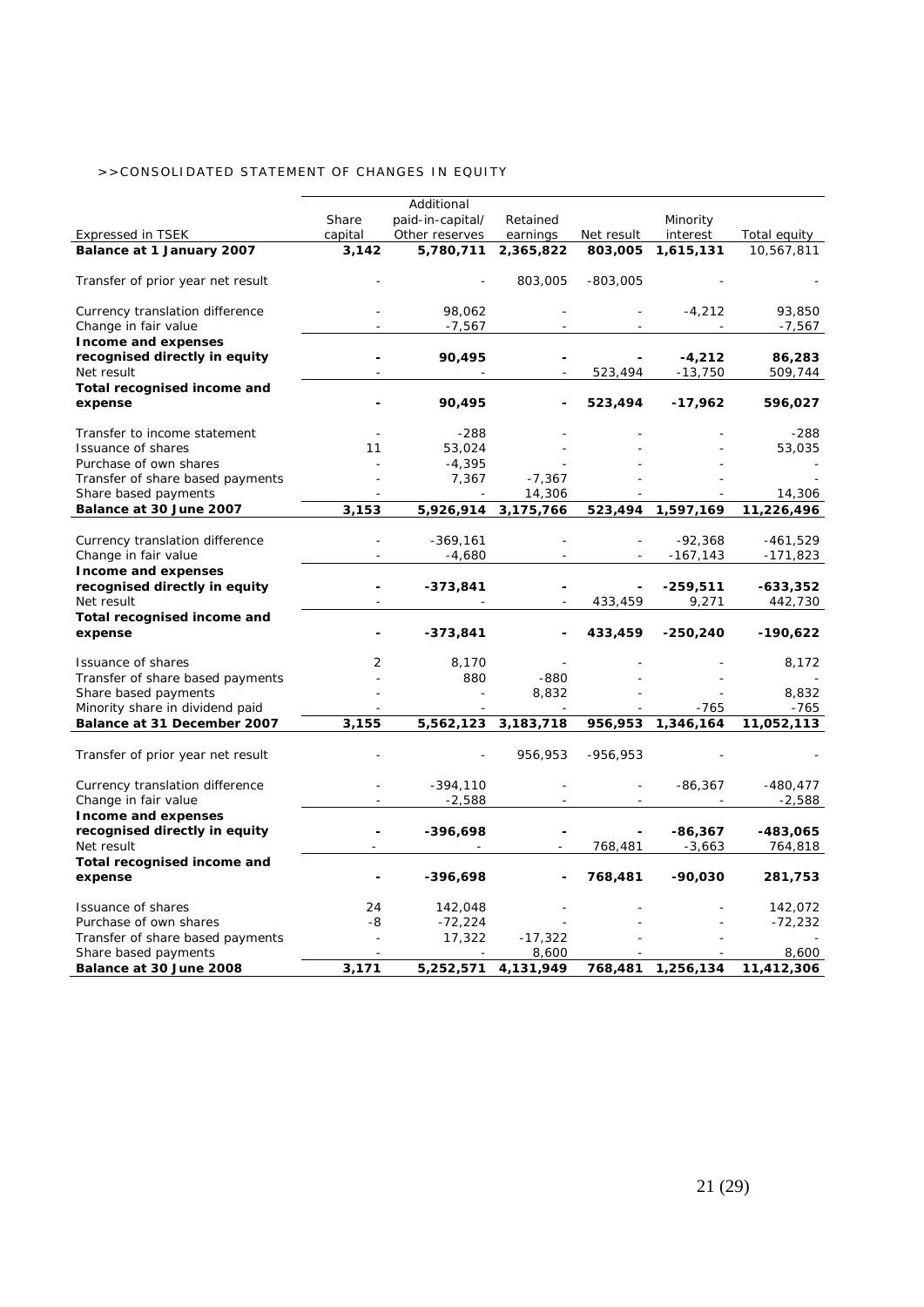# **NOTES TO THE CONSOLIDATED FINANCIAL STATEMENTS>>**

| Note 1. Segment information,        | 1 Jan 2008-<br>30 Jun 2008 | 1 Apr 2008-<br>30 Jun 2008 | 1 Jan 2007-<br>30 Jun 2007 | 1 Apr 2007-<br>30 Jun 2007 | 1 Jan 2007-<br>31 Dec 2007 |
|-------------------------------------|----------------------------|----------------------------|----------------------------|----------------------------|----------------------------|
| <b>TSEK</b>                         | 6 months                   | 3 months                   | 6 months                   | 3 months                   | 12 months                  |
|                                     |                            |                            |                            |                            |                            |
| <b>Operating income</b>             |                            |                            |                            |                            |                            |
| Net sales of:                       |                            |                            |                            |                            |                            |
| Crude oil                           |                            |                            |                            |                            |                            |
| - United Kingdom                    | 1,162,501                  | 619,513                    | 1,178,276                  | 569,128                    | 2,440,631                  |
| - Netherlands                       | 4,251                      | 4,251                      |                            |                            |                            |
| - France                            | 450,387                    | 239,991                    | 251,780                    | 148,115                    | 651,961                    |
| - Norway                            | 211,623                    | 183,118                    | 53,969                     | 27,853                     | 112,668                    |
| - Indonesia                         | 153,518                    | 84,371                     | 146,801                    | 60,913                     | 295,493                    |
| - Russia                            | 450,115                    | 242,088                    | 288,935                    | 148,337                    | 637,454                    |
| - Tunisia                           | 266,064                    | 216,898                    | 607,908                    | 330,535                    | 923,214                    |
|                                     | 2,698,459                  | 1,590,230                  | 2,527,669                  | 1,284,881                  | 5,061,421                  |
| Condensate                          |                            |                            |                            |                            |                            |
| - United Kingdom                    | 13,528                     | 7,903                      | 9,012                      | 4,965                      | 22,306                     |
| - Netherlands                       | 3,502                      | 2,359                      | 3,558                      | 1,852                      | 7,920                      |
| - Indonesia                         | 1,129                      | 998                        | 1,367                      | 697                        | 1,402                      |
|                                     | 18,159                     | 11,260                     | 13,937                     | 7,514                      | 31,628                     |
| Gas                                 |                            |                            |                            |                            |                            |
| - Norway                            | 135                        | 53                         | 231                        | 93                         | 417                        |
| - Netherlands                       | 168,299                    | 84,652                     | 131,679                    | 61,596                     | 259,014                    |
| - Indonesia                         | 188                        | 74                         | 481                        | 338                        | 1,174                      |
|                                     | 168,622                    | 84,779                     | 132,391                    | 62,027                     | 260,605                    |
|                                     | 2,885,240                  | 1,686,269                  | 2,673,997                  | 1,354,422                  | 5,353,654                  |
| Operating profit contribution       |                            |                            |                            |                            |                            |
| - United Kingdom                    | 431,034                    | 238,367                    | 427,891                    | 215,548                    | 684,744                    |
| - France                            | 336,045                    | 192,042                    | 154,884                    | 96,044                     | 421,824                    |
| - Norway                            | 147,401                    | 140,285                    | 13,401                     | 7,808                      | $-19,823$                  |
| - Netherlands                       | 102,409                    | 78,843                     | 63,747                     | 25,019                     | 122,860                    |
| - Russia                            | 60,132                     | 18,460                     | 29,682                     | 35,531                     | 94,435                     |
| - Indonesia                         | 53,859                     |                            |                            |                            |                            |
|                                     |                            | 26,305                     | 19,323                     | $-3,341$                   | 31,113                     |
| - Tunisia                           | 167,503                    | 116,419                    | 374,308                    | 200,465                    | 524,796                    |
| - Other                             | $-107,077$                 | $-142,831$                 | $-108,733$                 | $-28,793$                  | $-178,565$                 |
| Total operating profit contribution | 1,191,306                  | 667,890                    | 974,503                    | 548,281                    | 1,681,384                  |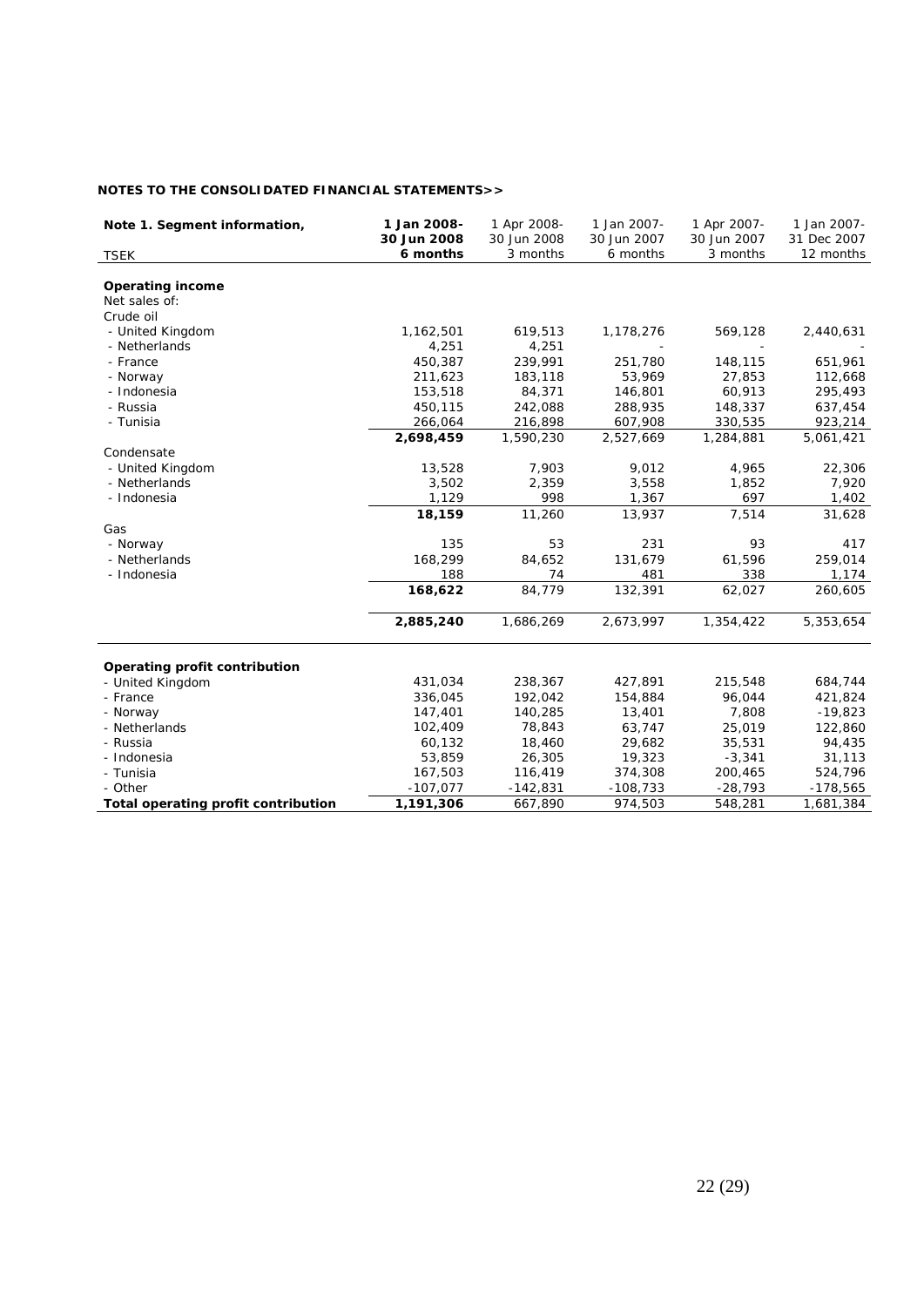| Note 2. Production costs,                | 1 Jan 2008-<br>30 Jun 2008 | 1 Apr 2008-<br>30 Jun 2008 | 1 Jan 2007-<br>30 Jun 2007 | 1 Apr 2007-<br>30 Jun 2007 | 1 Jan 2007-<br>31 Dec 2007 |
|------------------------------------------|----------------------------|----------------------------|----------------------------|----------------------------|----------------------------|
| <b>TSEK</b>                              | 6 months                   | 3 months                   | 6 months                   | 3 months                   | 12 months                  |
|                                          |                            |                            |                            |                            |                            |
| Cost of operations                       | 742,960                    | 372,131                    | 765,767                    | 384,319                    | 1,562,941                  |
| Tariff and transportation expenses       | 87,499                     | 43,626                     | 93,547                     | 57,642                     | 195,728                    |
| Direct production taxes                  | 277,519                    | 159,467                    | 171,822                    | 78,228                     | 385,052                    |
| Change in inventory/ overlift position   | 70,277                     | 142,612                    | $-40,733$                  | $-66,205$                  | 123,190                    |
|                                          | 1,178,255                  | 717,836                    | 990,403                    | 453,984                    | 2,266,911                  |
|                                          |                            |                            |                            |                            |                            |
| Note 3. Depletion of oil and gas         | 1 Jan 2008-                | 1 Apr 2008-                | 1 Jan 2007-                | 1 Apr 2007-                | 1 Jan 2007-                |
| properties,                              | 30 Jun 2008                | 30 Jun 2008                | 30 Jun 2007                | 30 Jun 2007                | 31 Dec 2007                |
| <b>TSEK</b>                              | 6 months                   | 3 months                   | 6 months                   | 3 months                   | 12 months                  |
|                                          |                            |                            |                            |                            |                            |
| United Kingdom                           | 189,982                    | 82,068                     | 245,371                    | 117,513                    | 435,820                    |
| France                                   | 39,615                     | 19,238                     | 28,271                     | 15,277                     | 60,325                     |
| Norway                                   | 31,867                     | 23,853                     | 11,861                     | 5,433                      | 21,738                     |
| Netherlands                              | 43,610                     | 21,066                     | 37,106                     | 18,055                     | 71,081                     |
| Indonesia                                | 11,744                     | 4,840                      | 17,715                     | 7,849                      | 35,147                     |
| Russia                                   | 33,842                     | 16,871                     | 35,825                     | 17,065                     | 68,487                     |
| Tunisia                                  | 30,427                     | 14,535                     | 209,366                    | 102,106                    | 305,046                    |
|                                          | 381,087                    | 182,471                    | 585,515                    | 283,298                    | 997,644                    |
|                                          |                            |                            |                            |                            |                            |
| Note 4. Financial income,                | 1 Jan 2008-                | 1 Apr 2008-                | 1 Jan 2007-                | 1 Apr 2007-                | 1 Jan 2007-                |
|                                          | 30 Jun 2008                | 30 Jun 2008                | 30 Jun 2007                | 30 Jun 2007                | 31 Dec 2007                |
| <b>TSEK</b>                              | 6 months                   | 3 months                   | 6 months                   | 3 months                   | 12 months                  |
|                                          |                            |                            |                            |                            |                            |
| Interest income                          | 20,304                     | 9,441                      | 16,154                     | 9,984                      | 37,708                     |
| Dividends received                       | 6,460                      | 2,811                      | 18,094                     | 16,767                     | 22,499                     |
| Foreign exchange gain, net               | 158,301                    | 3,075                      | 21,844                     | $-28,623$                  | 190,954                    |
| Fair value adjustment pension            | 815                        | 815                        |                            |                            |                            |
| Other financial income                   | 25,696                     | 25,696                     |                            |                            |                            |
| Repayment received on loan               | 1,150                      | 889                        | 2,448                      | 1,386                      | 15,395                     |
|                                          | 212,726                    | 42,727                     | 58,540                     | $-486$                     | 266,556                    |
|                                          |                            |                            |                            |                            |                            |
| Note 5. Financial expenses,              | 1 Jan 2008-                | 1 Apr 2008-                | 1 Jan 2007-                | 1 Apr 2007-                | 1 Jan 2007-                |
|                                          | 30 Jun 2008                | 30 Jun 2008                | 30 Jun 2007                | 30 Jun 2007                | 31 Dec 2007                |
| <b>TSEK</b>                              | 6 months                   | 3 months                   | 6 months                   | 3 months                   | 12 months                  |
|                                          |                            |                            |                            |                            |                            |
| Loan interest expenses                   | 54,981                     | 31,373                     | 41,934                     | 21,420                     | 86,104                     |
| Unwind site restoration discount         | 19,002                     | 9,832                      | 16,532                     | 8,421                      | 35,387                     |
| Result on interest rate hedge settlement | 521                        | 2,630                      |                            |                            |                            |
| Change in market value interest rate     |                            |                            |                            |                            |                            |
| hedge                                    |                            |                            |                            |                            | $-11$                      |
| Amortisation of deferred financing fees  | 4,111                      | 2,020                      | 346                        | 212                        | 7,654                      |
| Other financial expenses                 | 6,496                      | 2,534                      | 5,827                      | 3,782                      | 8,295                      |
|                                          | 85,111                     | 48,389                     | 64,628                     | 33,835                     | 137,429                    |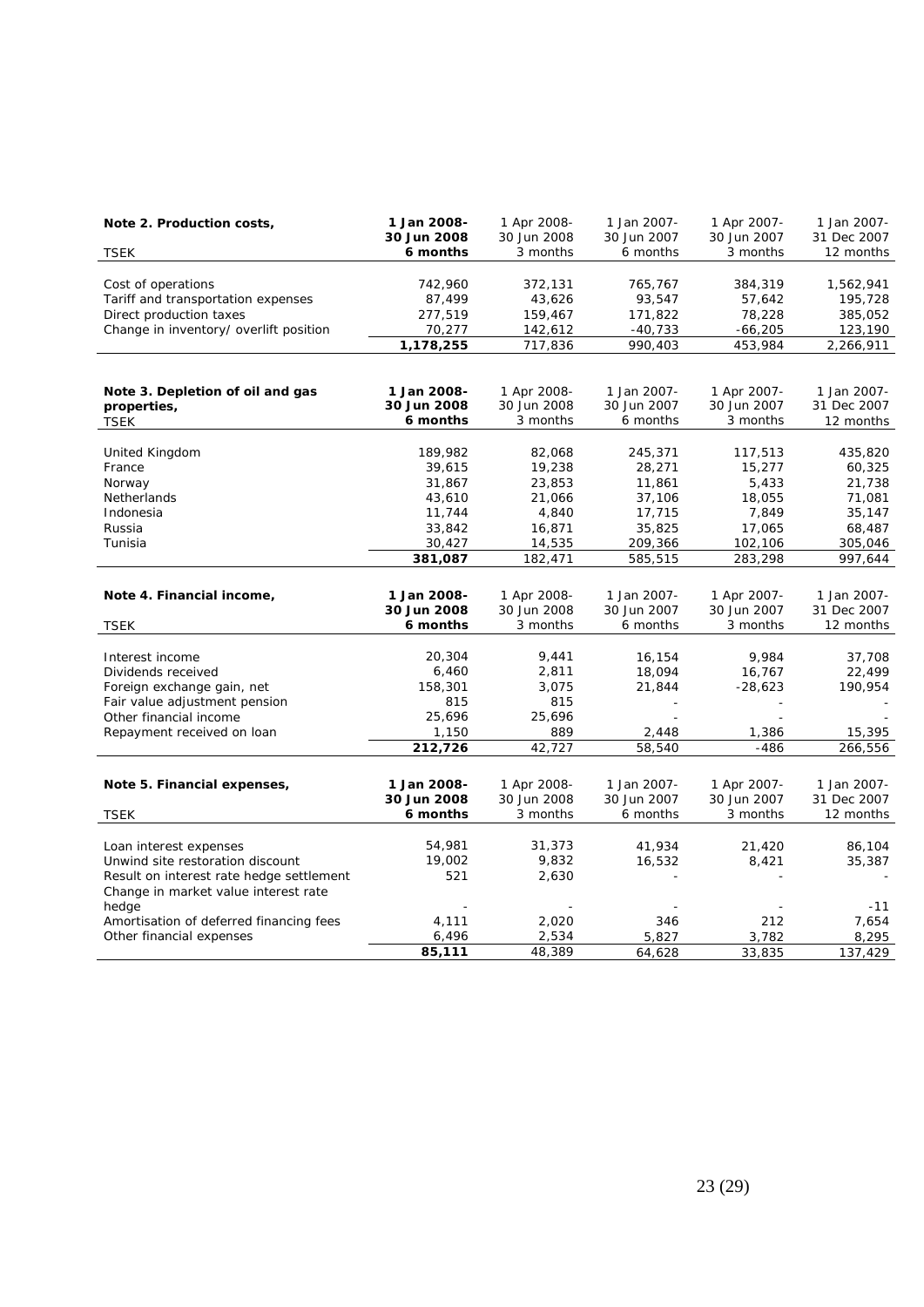| Note 6. Tax, | 1 Jan 2008-<br>30 Jun 2008 | 1 Apr 2008-<br>30 Jun 2008 | 1 Jan 2007-<br>30 Jun 2007 | 1 Apr 2007-<br>30 Jun 2007 | 1 Jan 2007-<br>31 Dec 2007 |
|--------------|----------------------------|----------------------------|----------------------------|----------------------------|----------------------------|
| TSEK         | 6 months                   | 3 months                   | 6 months                   | 3 months                   | 12 months                  |
|              |                            |                            |                            |                            |                            |
| Current tax  | 251,378                    | 166.628                    | 328.861                    | 124,439                    | 91,323                     |
| Deferred tax | 347.054                    | 149.275                    | 129,810                    | 91.796                     | 766,714                    |
|              | 598,432                    | 315,903                    | 458.671                    | 216,235                    | 858,037                    |

| Note 7. Oil and gas properties, | <b>Book amount</b> | Book amount |
|---------------------------------|--------------------|-------------|
| <b>TSEK</b>                     | 30 Jun 2008        | 31 Dec 2007 |
| United Kingdom                  | 3,365,422          | 3,168,911   |
| France                          | 1.083.541          | 1.066.780   |
| Norway                          | 4.607.956          | 3.803.237   |
| <b>Netherlands</b>              | 429.131            | 432,212     |
| Indonesia                       | 327,068            | 301,888     |
| Russia                          | 7.087.007          | 7,306,384   |
| Tunisia                         | 191.147            | 230,280     |
| Sudan                           | 229.027            | 222,967     |
| Congo (Brazzaville)             | 96.642             | 96.477      |
| Vietnam                         | 71.181             | 46,707      |
| Ethiopia                        | 68,436             | 55,251      |
| <b>Others</b>                   | 61.084             | 45,030      |
|                                 | 17.617.642         | 16.776.124  |

| Note 8. Financial assets,<br><b>TSEK</b> | <b>Book amount</b><br>30 Jun 2008 | Book amount<br>31 Dec 2007 |
|------------------------------------------|-----------------------------------|----------------------------|
| Share in associated company              | 456,528                           |                            |
| Shares and participations                | 117.522                           | 245,702                    |
| Restricted cash                          |                                   | 23,831                     |
| Capitalised financing fees               | 72.594                            | 63,369                     |
| Long-term receivable                     | 37.844                            | 62.530                     |
| Derivative instruments                   | 16.124                            |                            |
| Other financial assets                   | 156,353                           | 143,506                    |
|                                          | 856.965                           | 538,938                    |

| Note 9. Receivables and inventories,<br><b>TSEK</b> | <b>Book amount</b><br>30 Jun 2008 | Book amount<br>31 Dec 2007 |
|-----------------------------------------------------|-----------------------------------|----------------------------|
| Inventories                                         | 165.662                           | 167.714                    |
| Trade receivables                                   | 862.972                           | 598.545                    |
| Underlift                                           | 15,022                            | 35,065                     |
| Short-term loan receivable                          | 41.452                            | 44.254                     |
| Corporation tax                                     | 418,989                           | 396,121                    |
| Joint venture debtors                               | 164.552                           | 117,312                    |
| Other assets                                        | 149.462                           | 184,372                    |
|                                                     | 1.818.111                         | 1,543,383                  |

| Note 10. Provisions,<br><b>TSEK</b> | <b>Book amount</b><br>30 Jun 2008 | Book amount<br>31 Dec 2007 |
|-------------------------------------|-----------------------------------|----------------------------|
| Site restoration                    | 689.843                           | 700,763                    |
| Pension                             | 8.576                             | 9.478                      |
| Deferred taxes                      | 4,223,081                         | 4,037,827                  |
| Other                               | 28,018                            | 23,353                     |
|                                     | 4.949.518                         | 4.771.421                  |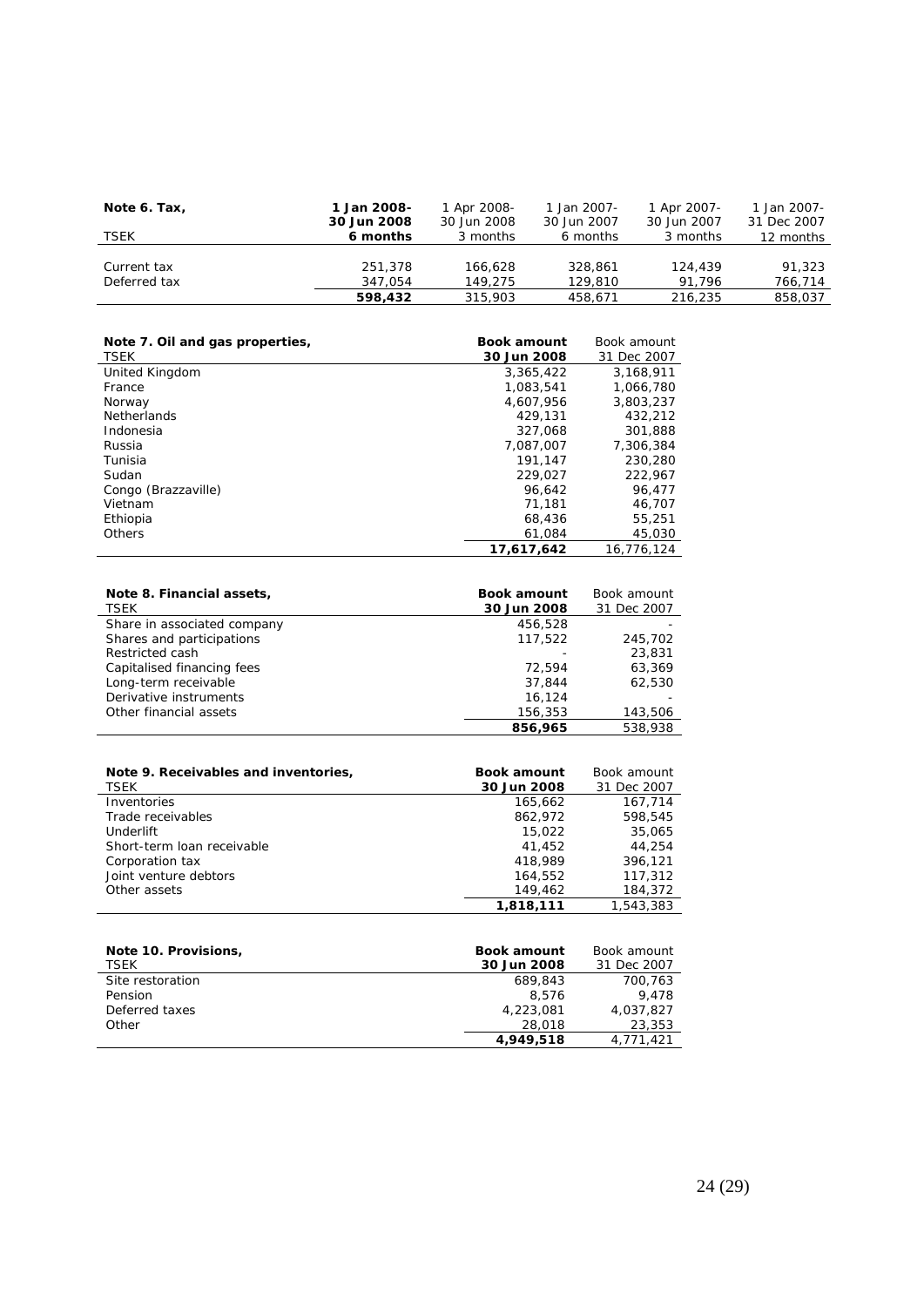| Note 11. Current liabilities, | <b>Book amount</b> | Book amount |
|-------------------------------|--------------------|-------------|
| TSEK                          | 30 Jun 2008        | 31 Dec 2007 |
| Trade payables                | 173,345            | 300,121     |
| Overlift                      | 169,712            | 151,293     |
| Tax payables                  | 218,287            | 213.175     |
| Accrued expenses              | 94.506             | 88,584      |
| Acquisition liabilities       | 38.951             | 38,833      |
| Joint venture creditors       | 811,940            | 898,340     |
| Short-term bank loans         | 41.452             | 44.254      |
| Derivative instruments        | 7.967              |             |
| Other liabilities             | 44,619             | 32,818      |
|                               | 1,600,779          | 1,767,418   |

# **PARENT COMPANY INCOME STATEMENT IN SUMMARY**

| <b>Expressed in TSEK</b>                          | 1 Jan 2008-<br>30 Jun 2008<br>6 months | 1 Apr 2008-<br>30 Jun 2008<br>3 months | 1 Jan 2007-<br>30 Jun 2007<br>6 months | 1 Apr 2007-<br>30 Jun 2007<br>3 months | 1 Jan 2007-<br>31 Dec 2007<br>12 months |
|---------------------------------------------------|----------------------------------------|----------------------------------------|----------------------------------------|----------------------------------------|-----------------------------------------|
| <b>Operating income</b><br>Other operating income | 9,265                                  | 5,048                                  | 8,737                                  | 4,161                                  | 22,389                                  |
| Gross profit                                      | 9,265                                  | 5,048                                  | 8,737                                  | 4,161                                  | 22,389                                  |
| General and administration expenses               | $-22,272$                              | $-10,807$                              | $-20,925$                              | -11,734                                | $-39,769$                               |
| <b>Operating profit</b>                           | $-13,007$                              | $-5,759$                               | $-12,188$                              | $-7,573$                               | $-17,380$                               |
| <b>Result from financial investments</b>          |                                        |                                        |                                        |                                        |                                         |
| Financial income<br>Financial expenses            | 5,974<br>$-372$                        | 3,501<br>733                           | 48,998                                 | $-22,083$                              | 52,047                                  |
|                                                   | 5,602                                  | 4,234                                  | 48,998                                 | $-22,083$                              | 52,047                                  |
| Profit before tax                                 | $-7,405$                               | $-1,525$                               | 36,810                                 | $-29,656$                              | 34,667                                  |
| Tax                                               |                                        |                                        |                                        |                                        |                                         |
| Net result                                        | $-7,405$                               | $-1,525$                               | 36,810                                 | $-29,656$                              | 34,667                                  |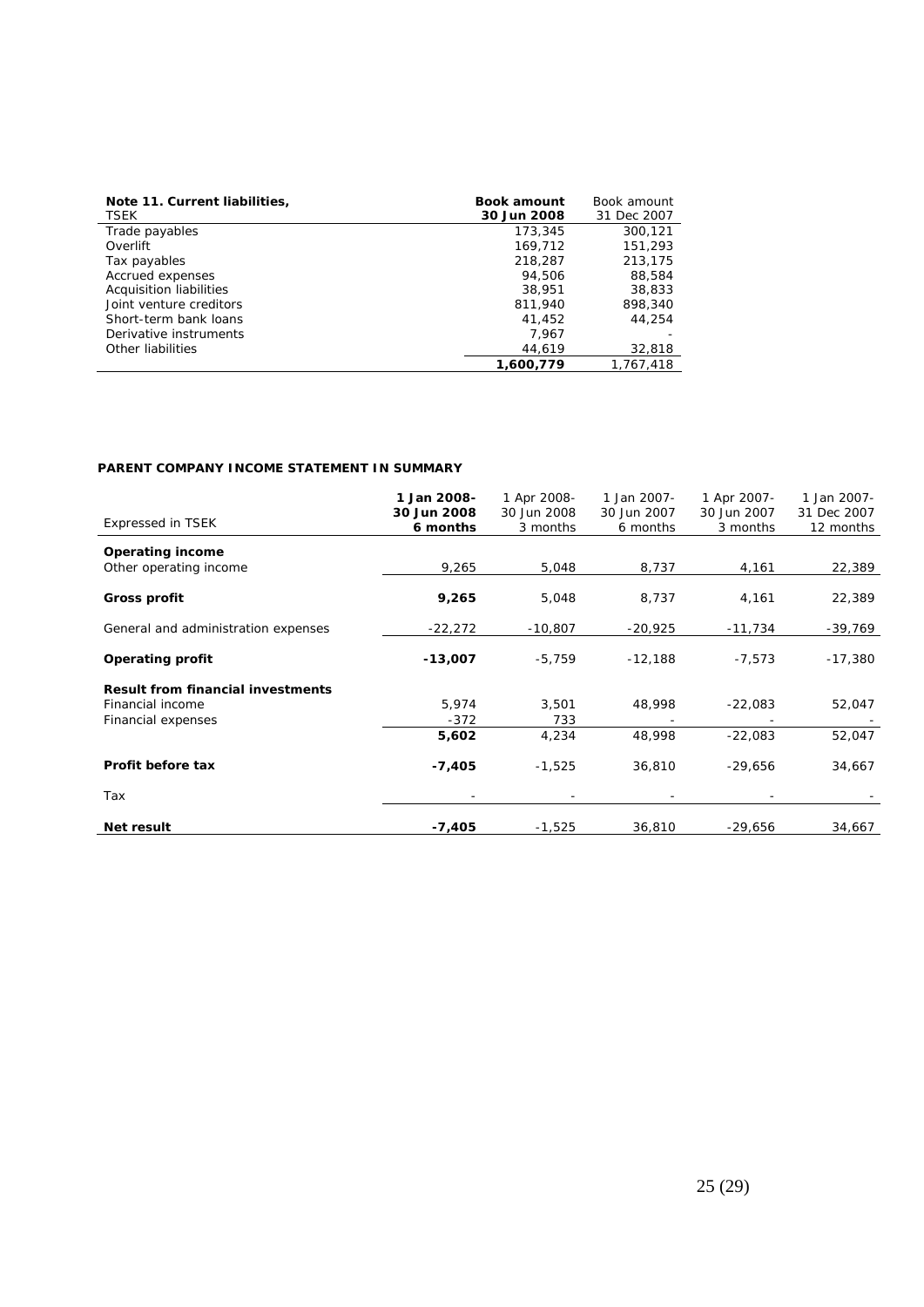# **PARENT COMPANY BALANCE SHEET IN SUMMARY**

|                                                   | 30 June   | 31 December |
|---------------------------------------------------|-----------|-------------|
| <b>Expressed in TSEK</b>                          | 2008      | 2007        |
| <b>ASSETS</b>                                     |           |             |
| <b>Non-current assets</b>                         |           |             |
| Financial assets                                  | 7,936,759 | 7,861,099   |
| <b>Total non-current assets</b>                   | 7,936,759 | 7,861,099   |
|                                                   |           |             |
| <b>Current assets</b>                             |           |             |
| <b>Receivables</b>                                | 12,194    | 12,446      |
| Cash and cash equivalents                         | 2,686     | 8,861       |
| <b>Total current assets</b>                       | 14,880    | 21,307      |
|                                                   |           |             |
| <b>TOTAL ASSETS</b>                               | 7,951,639 | 7,882,406   |
|                                                   |           |             |
| SHAREHOLDERS EQUITY AND LIABILITIES               |           |             |
| Shareholders  equity including net result for the |           |             |
| period                                            | 7,947,839 | 7,877,724   |
|                                                   |           |             |
| <b>Current liabilities</b>                        | 3,800     | 4,682       |
|                                                   |           |             |
| <b>TOTAL EQUITY AND LIABILITIES</b>               | 7,951,639 | 7,882,406   |
|                                                   |           |             |
| Pledged assets                                    | 4,227,266 | 3,446,804   |
| Contingent liabilities                            | 141,176   | 150,720     |

# **PARENT COMPANY CASH FLOW STATEMENT IN SUMMARY**

| <b>Expressed in TSEK</b>                                                                      | 1 Jan 2008-<br>30 Jun 2008<br>6 months | 1 Apr 2008-<br>30 Jun 2008<br>3 months | 1 Jan 2007-<br>30 Jun 2007<br>6 months | 1 Apr 2007-<br>30 Jun 2007<br>3 months | 1 Jan 2007-<br>31 Dec 2007<br>12 months |
|-----------------------------------------------------------------------------------------------|----------------------------------------|----------------------------------------|----------------------------------------|----------------------------------------|-----------------------------------------|
| Cash flow used for operations                                                                 |                                        |                                        |                                        |                                        |                                         |
| Net result                                                                                    | $-7,405$                               | $-1,525$                               | 36,810                                 | $-29,656$                              | 34,667                                  |
| Adjustments for non- cash related items                                                       | 243                                    | $-862$                                 | $-32,194$                              | 28,371                                 | $-32,298$                               |
| Changes in working capital                                                                    | $-214$                                 | $-3,100$                               | $-6,703$                               | $-11,057$                              | $-6,631$                                |
| Total cash flow used for operations                                                           | $-7,376$                               | $-5,487$                               | $-2,087$                               | $-12,342$                              | $-4,262$                                |
| Cash flow used for investments                                                                |                                        |                                        |                                        |                                        |                                         |
| Change in other financial fixed assets                                                        | $-68,362$                              | $-43,671$                              | $-48,261$                              | $-37,716$                              | $-52,242$                               |
| Total cash flow used for investments                                                          | $-68,362$                              | $-43.671$                              | $-48,261$                              | $-37.716$                              | $-52.242$                               |
| Cash flow from financing                                                                      |                                        |                                        |                                        |                                        |                                         |
| Purchase of own shares                                                                        | $-72,232$                              | $-72,232$                              | $-4,395$                               | $-4,395$                               | $-4,395$                                |
| Proceeds from share issues                                                                    | 142,072                                | 119,503                                | 53,035                                 | 46,163                                 | 61,207                                  |
| Total cash flow from financing                                                                | 69,840                                 | 47,271                                 | 48,640                                 | 41,768                                 | 56,812                                  |
| Change in cash and cash equivalents                                                           | $-5,898$                               | $-1,887$                               | $-1,708$                               | $-8,290$                               | 308                                     |
| Cash and bank at the beginning of the period<br>Currency exchange difference in cash and cash | 8,861                                  | 4,548                                  | 8,962                                  | 15,631                                 | 8,962                                   |
| equivalents                                                                                   | $-277$                                 | 25                                     | $-31$                                  | $-118$                                 | $-409$                                  |
| Cash and cash equivalents at the end of the                                                   |                                        |                                        |                                        |                                        |                                         |
| period                                                                                        | 2,686                                  | 2,686                                  | 7.223                                  | 7.223                                  | 8,861                                   |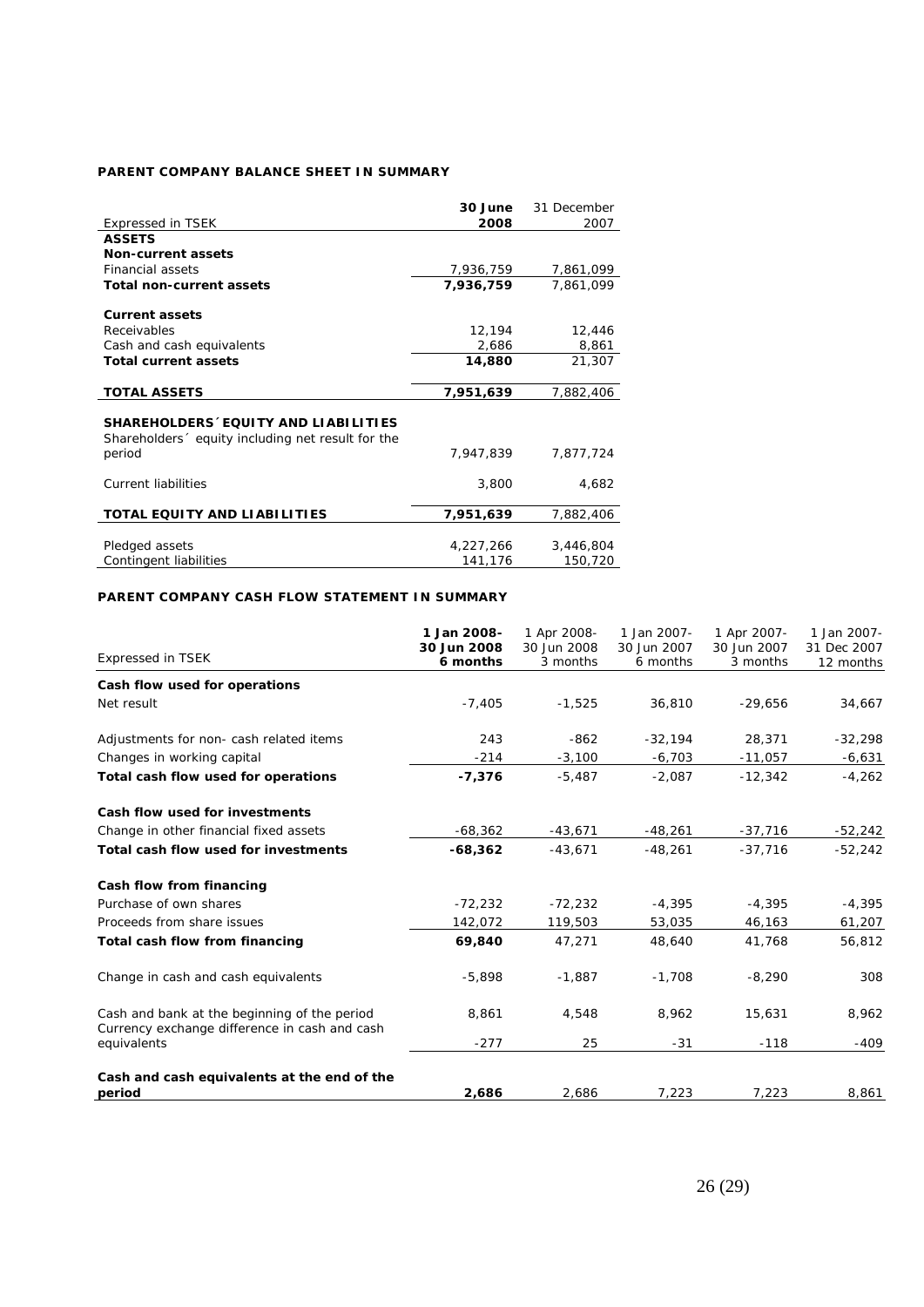# **PARENT COMPANY STATEMENT OF CHANGES IN EQUITY**

|                                   | <b>Restricted Equity</b> |           | Unrestricted equity |                     |              |           |
|-----------------------------------|--------------------------|-----------|---------------------|---------------------|--------------|-----------|
|                                   | Share                    | Statutory | Other               | Retained            | <b>Net</b>   | Total     |
|                                   | Capital                  | reserve   | Reserves            | Earnings            | result       | equity    |
| Balance at 1 January 2007         | 3,142                    | 861,306   | 5,093,245           | 51,565              | 1,754,833    | 7,764,091 |
| Transfer of prior year net result |                          |           |                     | 1,754,833           | $-1,754,833$ |           |
| New share issuance                | 11                       |           | 53,024              |                     |              | 53,035    |
| Purchase of own shares            |                          |           | $-4,395$            |                     |              | $-4,395$  |
| Transfer of share based payments  |                          |           | 7,367               | $-7,367$            |              |           |
| Share based payments              |                          |           |                     | 14,307              |              | 14,307    |
| Currency translation difference   |                          |           | $-31$               |                     |              | $-31$     |
| Net result                        |                          |           |                     |                     | 36,810       | 36,810    |
| Balance at 30 June 2007           | 3,153                    | 861,306   | 5,149,210           | 1,813,338           | 36,810       | 7,863,817 |
|                                   |                          |           |                     |                     |              |           |
| New share issuance                | 2                        |           | 8,170               |                     |              | 8,172     |
| Transfer of share based payments  |                          |           | 880                 | $-880$              |              |           |
| Share based payments              |                          |           |                     | 8,831               |              | 8,831     |
| Currency translation difference   |                          |           | $-953$              |                     |              | $-953$    |
| Net result                        |                          |           |                     |                     | $-2,143$     | $-2,143$  |
| Balance at 31 December 2007       | 3,155                    | 861,306   | 5, 157, 307         | 1,821,289           | 34,667       | 7,877,724 |
| Transfer of prior year net result |                          |           |                     | 34,667              | $-34,667$    |           |
| New share issuance                | 24                       |           | 142,048             |                     |              | 142,072   |
| Purchase of own shares            | -8                       |           | $-72,224$           |                     |              | $-72,232$ |
| Transfer of share based payments  |                          |           | 17,322              | $-17,322$           |              |           |
| Share based payments              |                          |           |                     | 8,600               |              | 8,600     |
| Currency translation difference   |                          |           | $-920$              |                     |              | $-920$    |
| Net result                        |                          |           |                     |                     | $-7,405$     | $-7,405$  |
| Balance at 30 June 2008           | 3,171                    | 861,306   |                     | 5,243,533 1,847,234 | $-7,405$     | 7,947,839 |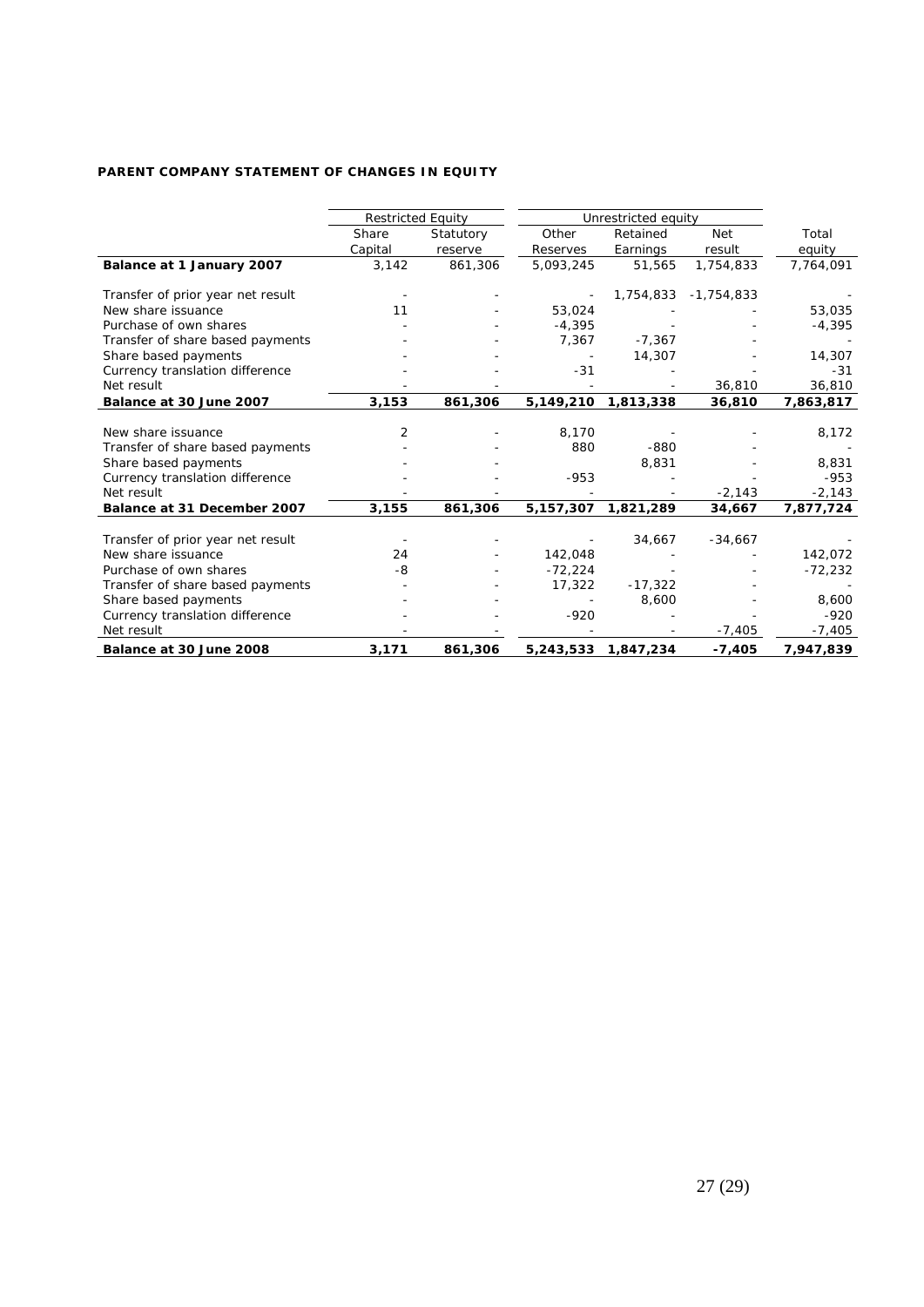# **KEY FINANCIAL DATA**

| 1 Jan 2008- | 1 Apr 2008-                                | 1 Jan 2007-                                | 1 Apr 2007-                                | 1 Jan 2007-                                |
|-------------|--------------------------------------------|--------------------------------------------|--------------------------------------------|--------------------------------------------|
| 30 Jun 2008 | 30 Jun 2008                                | 30 Jun 2007                                | 30 Jun 2007                                | 31 Dec 2007                                |
| 6 months    | 3 months                                   | 6 months                                   | 3 months                                   | 12 months                                  |
| 35.90       | 35.90                                      | 35.59                                      | 35.59                                      | 35.02                                      |
| 4.74        | 2.60                                       | 12.89                                      | 6.24                                       | 9.91                                       |
| 3.17        | 1.60                                       | 4.84                                       | 3.18                                       | 9.97                                       |
| 2.42        | 1.17                                       | 1.62                                       | 0.95                                       | 3.02                                       |
| 2.42        | 1.17                                       | 1.62                                       | 0.94                                       | 3.02                                       |
|             |                                            |                                            |                                            |                                            |
|             |                                            |                                            |                                            |                                            |
| 89.00       | 89.00                                      | 68.50                                      | 68.50                                      | 67.50                                      |
| 317,910,580 | 317,910,580                                | 315,408,580                                | 315,408,580                                | 315,550,580                                |
|             |                                            |                                            |                                            |                                            |
| 316,280,412 | 316,415,616                                | 314,573,909                                | 314,822,136                                | 315,020,401                                |
|             |                                            |                                            |                                            |                                            |
| 316,694,551 | 316,829,755                                | 315,029,829                                | 315,266,088                                | 315,409,915                                |
|             |                                            |                                            |                                            |                                            |
| 1 Jan 2008- | 1 Apr 2008-                                | 1 Jan 2007-                                | 1 Apr 2007-                                | 1 Jan 2007-                                |
| 30 Jun 2008 | 30 Jun 2008                                | 30 Jun 2007                                | 30 Jun 2007                                | 31 Dec 2007                                |
| 6 months    | 3 months                                   | 6 months                                   | 3 months                                   | 12 months                                  |
|             |                                            |                                            |                                            |                                            |
|             |                                            |                                            |                                            | 9                                          |
|             |                                            |                                            |                                            | 14                                         |
|             |                                            |                                            |                                            | 21                                         |
|             |                                            |                                            |                                            | 52                                         |
|             |                                            |                                            |                                            | 71                                         |
|             |                                            |                                            |                                            | 2,203                                      |
|             |                                            |                                            |                                            | 3,631                                      |
|             |                                            |                                            |                                            |                                            |
|             | 7<br>9<br>34<br>53<br>72<br>2,580<br>2,733 | 3<br>5<br>34<br>53<br>72<br>2,284<br>2,626 | 5<br>8<br>15<br>59<br>77<br>2,389<br>9,597 | 3<br>4<br>15<br>59<br>77<br>2,500<br>9,181 |

1 the Group's shareholders' equity divided by the number of shares at period end.

2 the Group's operating income less production costs and less current taxes divided by the weighted average number of shares for the period.

3 cash flow from operations in accordance with the consolidated statement of cash flow divided by the weighted average number of shares for the period.

4 the Group's net result divided by the weighted average number of shares for the period.

5 the Group's net result divided by the weighted average number of shares for the period after considering the dilution effect of outstanding warrants.

6 the number of shares at the beginning of the period with new issue of shares weighted for the proportion of the period they are in issue.

7 the Group's net result divided by the Group's average total equity.

8 the Group's income before tax plus interest expenses plus/less exchange differences on financial loans divided by the average capital employed (the average balance sheet total less non-interest bearing liabilities).

9 the Group's net interest bearing liabilities in relation to shareholders' equity.

10 the Group's total equity in relation to balance sheet total.

11 the sum of the total equity and the deferred tax provision divided by the balance sheet total.

12 the Group's result after financial items plus interest expenses plus/less exchange differences on financial loans divided by interest expenses.

13 the Group's operating income less production costs and less current taxes divided by the interest charge for the period.

 $14$  dividend in relation to quoted share price at the end of the financial period.